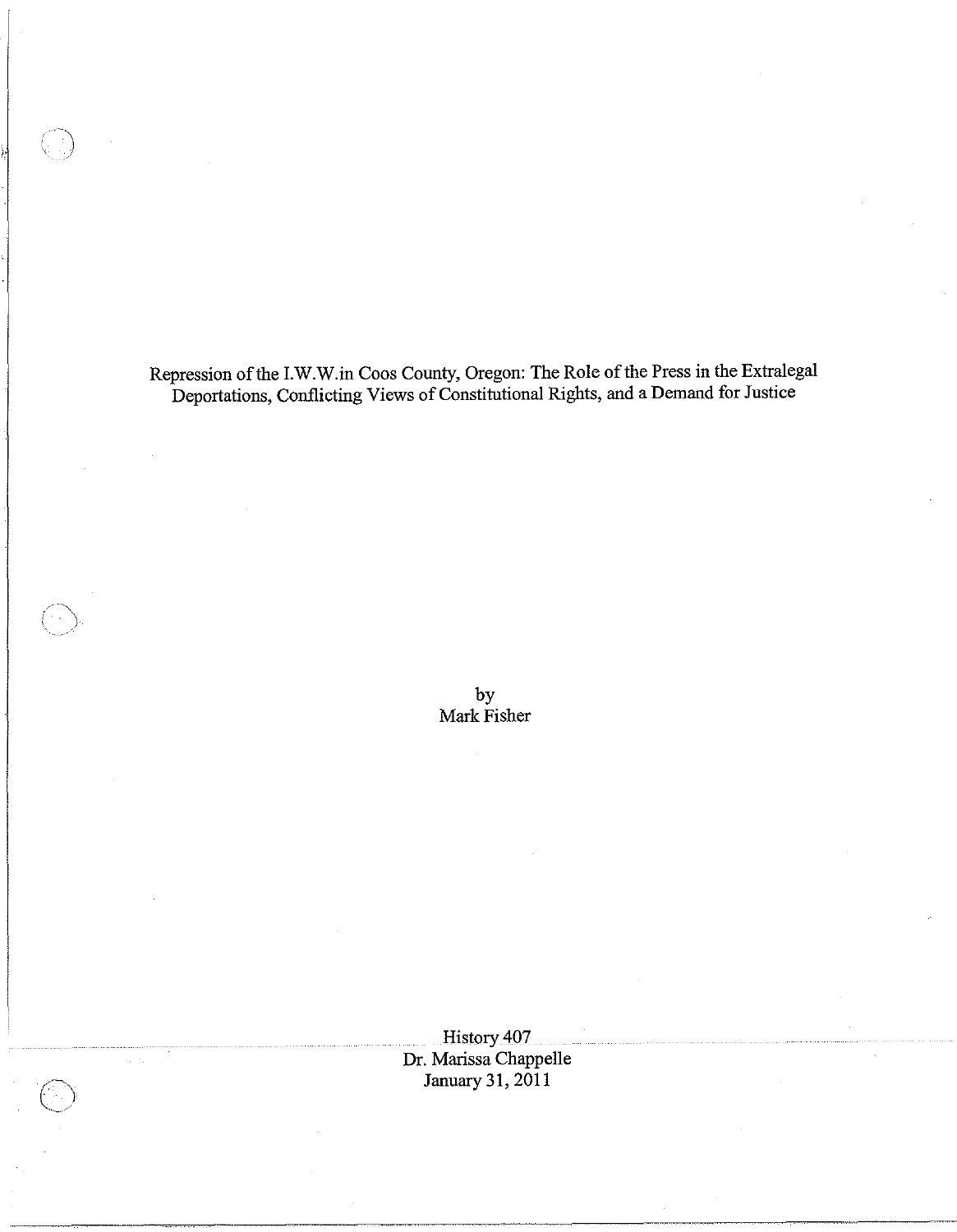In early August 1913, Oregon Governor Oswald West received a series of letters urging him to take action to ensure that local officials were enforcing the law in Coos County, Oregon. "To the Hon. Oswald West, governor. .. Sir, I have the honor to ask your Excellency whether or not you intend to act in regard to the outlawry and desecration of the American flag? By a mob in the Co of Coos. I am Respectfully Chas J. Gilroy An old Soldier."<sup>i</sup> That same day a letter arrived from D.W. Carpenter who stated, "That the Federal laws have been broken and men have been illegally interfered with in the exercise of their Constitutional rights and privileges is apparent to the dullest mind."<sup>ii</sup> The previous day West had received a letter from Myrtle Point blacksmith W.T. Ramsey entreating the governor for help: "Now if the state law and the U.S. law is stronger than mob law. Please help the law abiding citizens of the County of Coos state of Oregon to in force the law and Prosecute sed mob to the full extent of the law."iii These Coos County citizens were referring to the extralegal deportations ofI.W.W. officials and the same treatment of a publisher sympathetic to their plight.

On June 24<sup>th</sup> several hundred business men and citizens of Marshfield forced four members of the Industrial Workers of the World (I.W.W.) to leave town. This mob took I.W.W. Organizer Wesley Everest and Secretary W. J. Edgeworth from the city jail where they had been placed after being arrested for vagrancy.iv Humiliated and beaten they were deposited at Jarvis Landing, across Coos Bay, north of Marshfield.  $\degree$  On July 11<sup>th</sup> the Bandon Commercial Club instigated the deportation of Dr. Bailey K. Leach, the editor of *Justice* a socialist journal, who mounted an editorial protest to the activities that occurred in Marshfield. Numerous eyewitnesses testified that Coos County Sheriff Gage, Bandon Marshall Charley Hubbard, Marshfield Mayor Straw, and the Mayor of Coquille witnessed the extralegal deportations and refused to act in an effort to uphold the rule of law.<sup>vi</sup>

 $\cdot$  . .. ,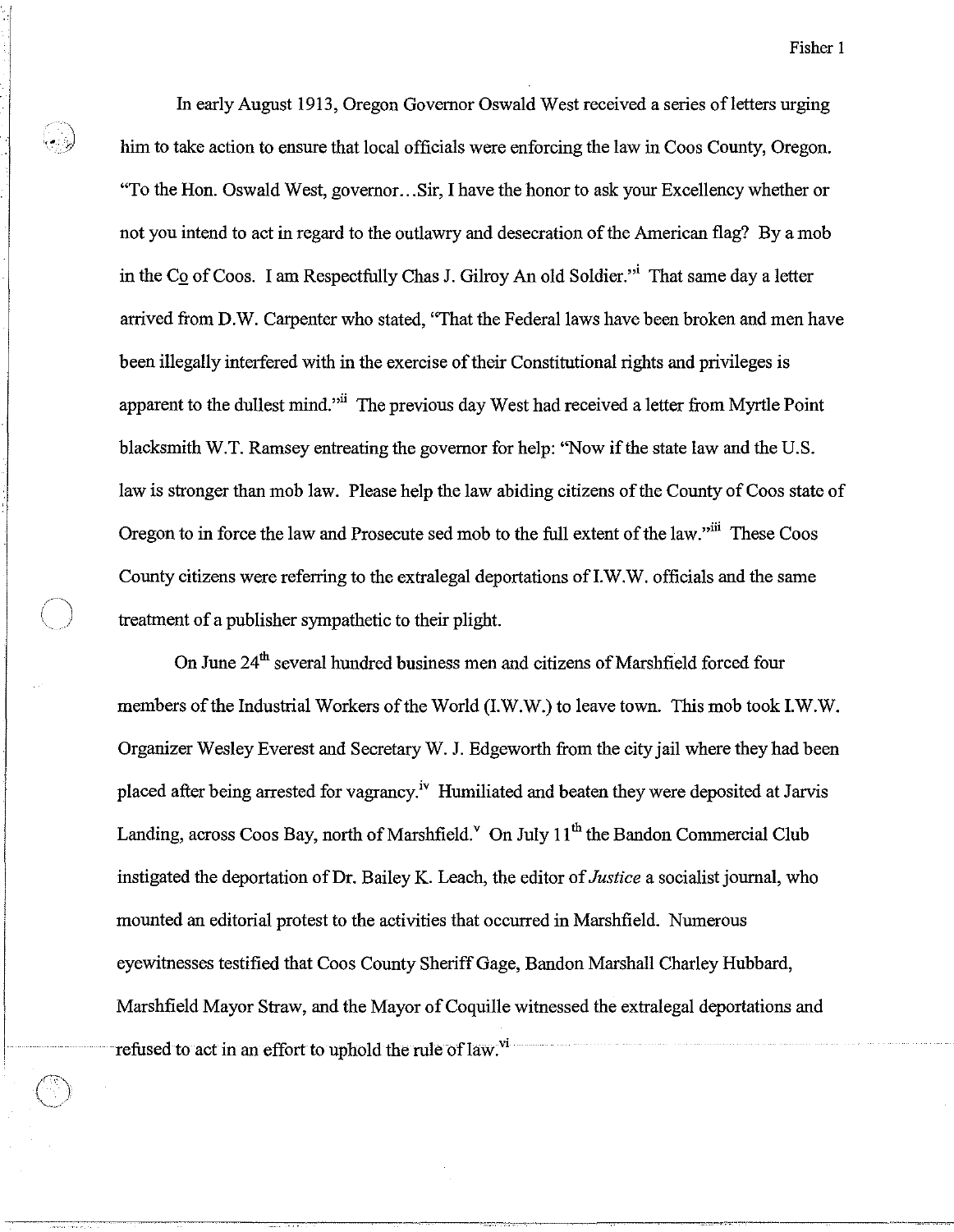The proclamation, by Mayor Straw of Marshfield, of an edict that prohibited street speaking led to the arrest of nine people on May 6, 1913. This number included socialists and members of the 1.W.W., and the arrests precipitated a strike where the 1.W.W. attempted to gain improvements of working conditions in the logging industry.<sup> $vi$ </sup> The strike failed to grow due to efforts led by business interests who opposed the 1.W.W. due to their advocacy for the overthrow of capitalism and who had the power of local officials and news outlets squarely behind them. The isolation of this region contributed to the failure of the strike as other 1.W.W. members could not easily travel to the area. Despite this reality, and the small nature of the strike, local businessmen feared the possibility of a convergence of 1.W.W. members due to the continued organizational efforts of the remaining officials and, in response to the editorial encouragement of the local press, seized illegitimate authority and deported four 1.W.W. members. The agitation of Leach led to his deportation by citizens in the nearby town of Bandon. Despite the /) .efforts of Governor West the victims of these crimes found no justice. The radical nature of the 1. W. W., and its advocacy of direct action methods, set the stage for these events and provided the only justification needed by the men who controlled the community at the time.

Œ.

On June 24, 1913 a group of around 500-600 citizens forcibly deported Industrial Workers of the World (1.W.W.) organizer Wesley Everest and regional secretary W. J. Edgeworth from the town of Marshfield, in Coos County, and transported them across the bay before releasing them at Jarvis Landing on the north side of Coos Bay.<sup>viii</sup> Later in the day Fred A. Roberts and another man protested the treatment of the Edgeworth and Everest and were hastened out of town in the same manner.<sup>ix</sup> These men were accused of belonging to the I.W.W., a charge which Roberts later denied.<sup>x</sup> The group of citizens, which included most of the business community in this isolated town, purported to be defending American values threatened by the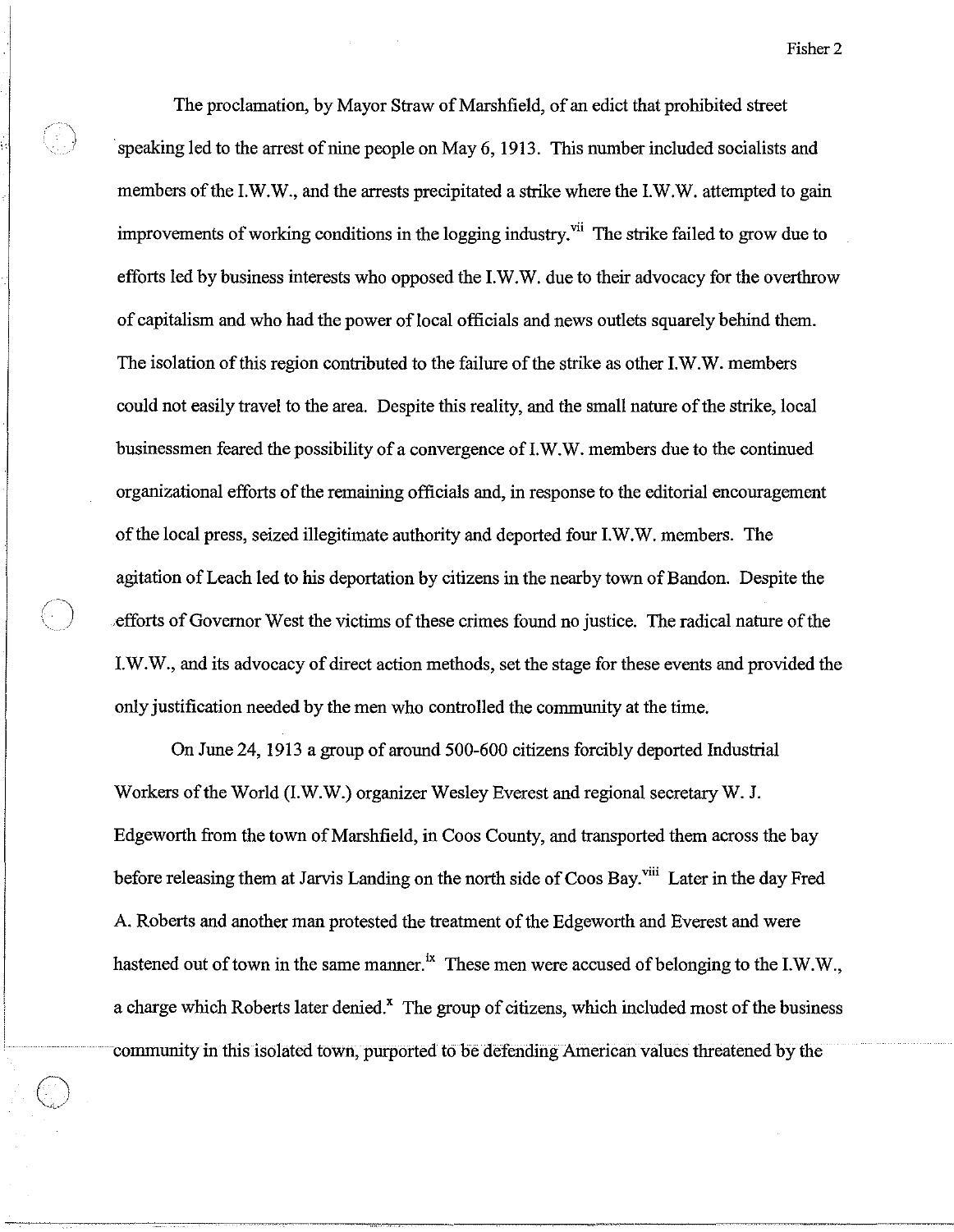activities and ideology of the LW.W. members, popularly known as Wobblies. A man carrying a large American flag led the procession, which all of the Wobblies were forced to kneel and kiss in a symbolic gesture of submission to these American values. $^{\text{xi}}$ 

II,:

Slightly more than two weeks after the Marshfield event, on July  $11<sup>th</sup>$ , over 200 citizens in nearby Bandon forced town resident Dr. Bailey Kay Leach to leave town because of his negative editorial coverage of the Marshfield deportation in his socialist journal *Justice. xii*  Concern over plans announced by Edgeworth to open an LW.W. headquarters in Bandon contributed to this action.<sup>xiii</sup> The Bandon Commercial Club orchestrated the eviction and the group included workers summoned from the Moore Lumber Company and the Lyons-Johnson Lumber Co.<sup>xiv</sup> Around 1:30 PM Leach boarded the Dora and the boat left Bandon. Leach later asserted that he was willingly traveling to Coquille to request protection from Sheriff Gage whom he was unable to reach in three telephone attempts that morning.<sup>xv</sup> Leach was accompanied by "a body of citizens" that intended to ensure his compliance in leaving the area.<sup>xvi</sup> The Dora carried him to Coquille, along the way the men onboard forcibly restrained Leach when he attempted to leave the boat when it was stopped at the Railroad Dock.<sup>xvii</sup>

Before the Dora landed at Coquille, a dozen automobiles arrived from Marshfield full of business and professional men, which provided the first indication for Coquille citizens that something was happening. Soon a procession of around 200 people made their way to the dock preceded by an old soldier carrying an American flag.<sup>xviii</sup> Dixie Anderson of Marshfield announced to the Bandon contingent on the Dora that "everything was ready." Upon arrival the Bandon men seized Leach's bag and pushed him ashore, where two unknown men grasped him. He was decorated with a small American flag, advised by the mayor of Coquille that he was not welcome and must leave, and then forced into an automobile and driven to Marshfield in a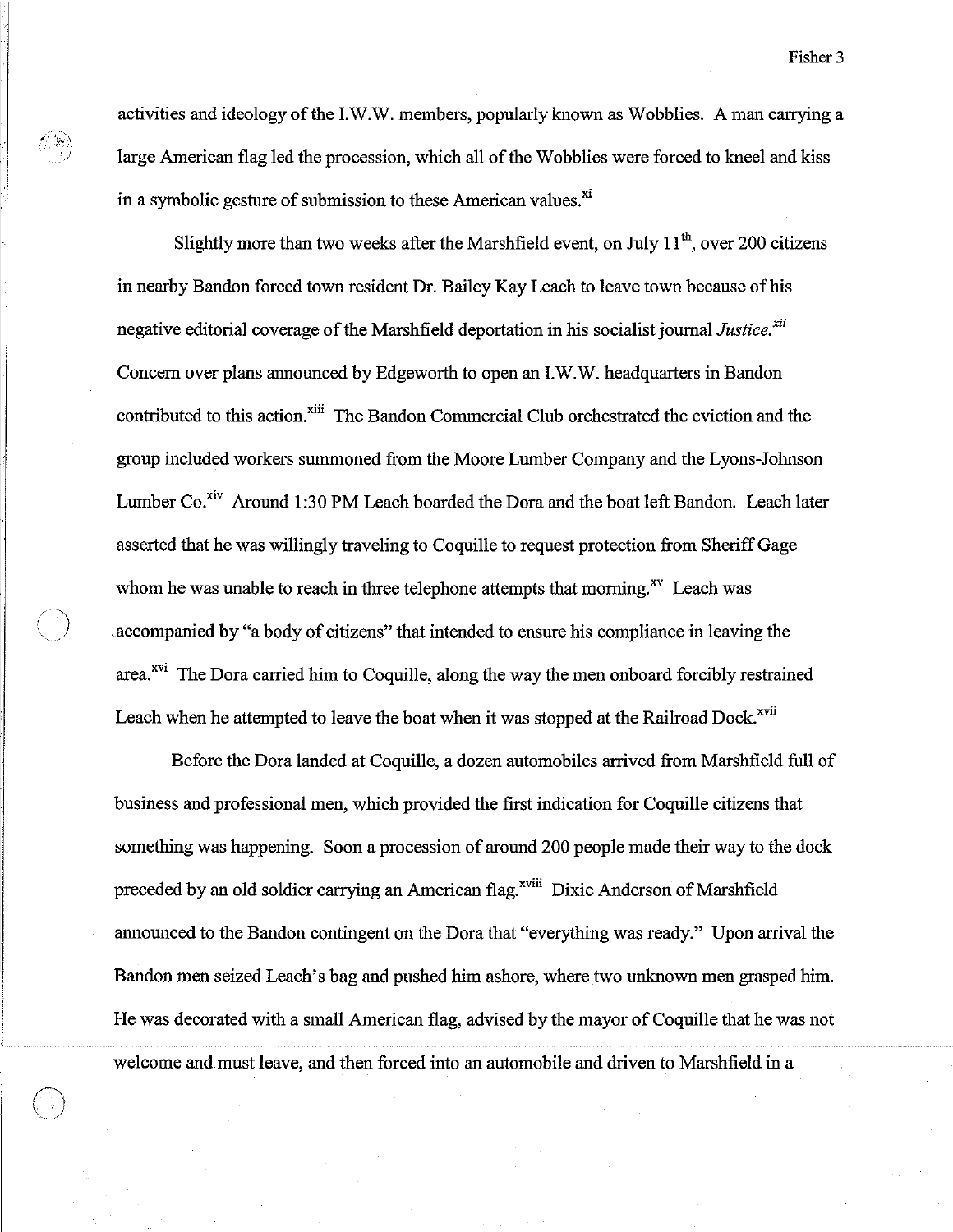procession of vehicles. Once in Marshfield he was quickly placed on a boat and carried to Jarvis Landing in the same manner as Edgeworth and Everest.<sup>xix</sup>

In its coverage of the incident, *Coquille Herald* newspaper praised the actions of all involved. "No secrecy was attempted and the people taking part in the demonstration included many of the most prominent in the county. It was sim[p ]ly an uprising of good citizens to rid the county of a character who has no place in any American community."<sup>xx</sup> The editor of that publication, P.C. Lever, had recently taken that position after previously occupying the same position at the Marshfield newspaper the *Coast Mail. xxi* Lever did not describe where he felt Leach belonged if not in an American community or explain how it was possible for obvious lawbreakers, who illegally restricted Leach's Constitutional rights remain "good citizens."

Events that led to Leach's deportation began on the evening of July 10, 1913 when the Bandon Commercial Club, a group of prominent local businessmen organized to promote economic growth, met to discuss the organization of the Port of Bandon. This was the proposed expansion and consolidation of the port facilities as a collaborative venture by the Bandon Commercial Club, and one of many of their plans ridiculed by Dr. Leach.<sup>xxii</sup> After one speech on the topic of the Port, however, the focus of the meeting came to rest on the "vile actions" of Dr. Leach. Members of the group read excerpts from Leach's socialist journal, *Justice,* in which Leach castigated the behavior of the Marshfield citizens. They also read from a letter written by Edgeworth indicating he was planning to come to Bandon with the intent of organizing.<sup>xxiii</sup>

According to testimony provided by Mile Breuer, a Bandon resident, to Attorney General Crawford this letter had been obtained through an inadvertent mistake. The letter was addressed to a man named Goodman, but someone named Goodrum had opened it by mistake. According to Breuer, the letter contained the statement that, "the LW.W. will come to Bandon, and establish

 $\bigcirc$ 

r<br>Geboort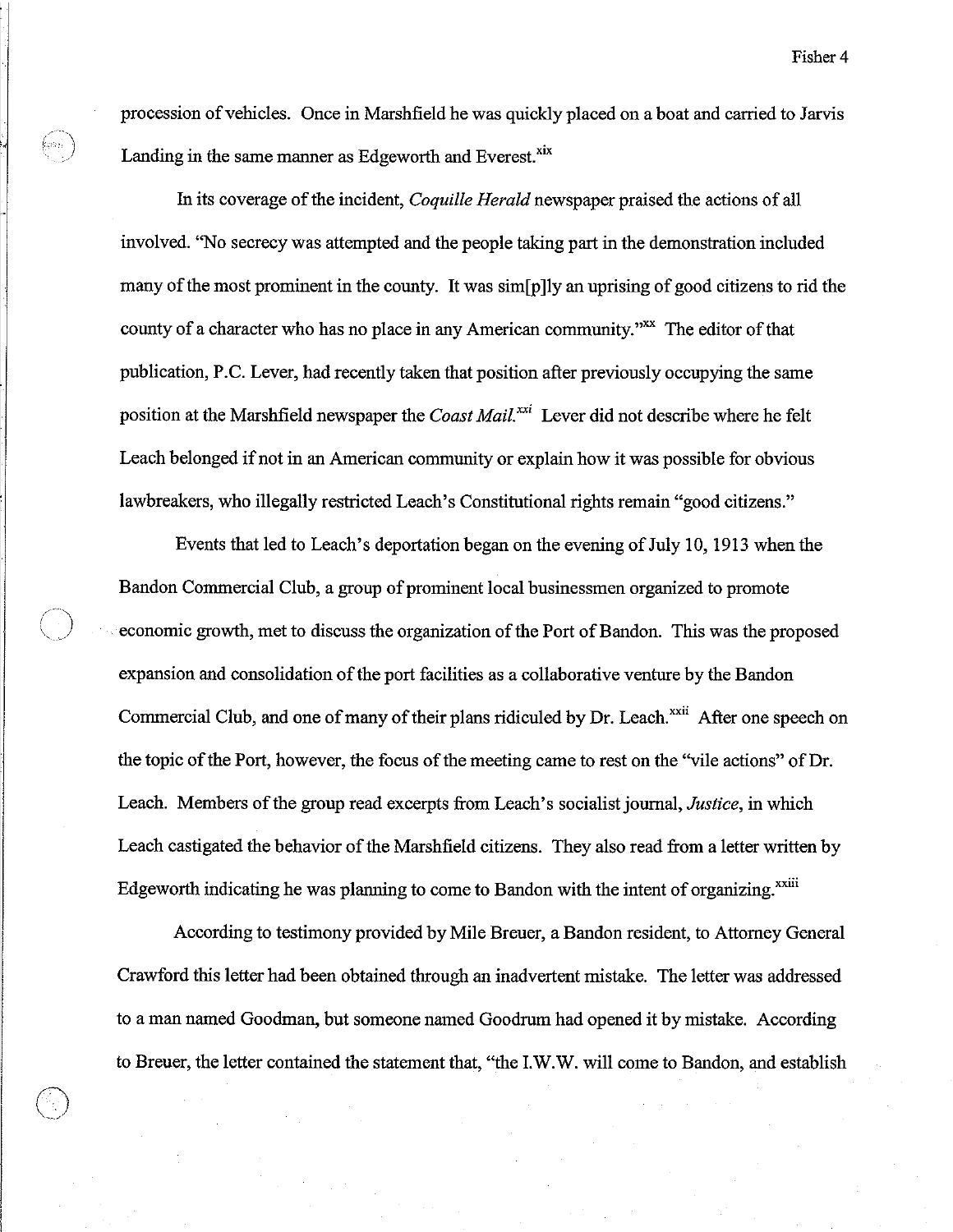headquarters there." In spite of the mistake made in opening the letter, the man copied and disseminated the information. Breuer suggested in his testimony that Leach's role as editor of *Justice* provided the impetus for the deportation.<sup>xxiv</sup>

i  $\overline{\phantom{a}}$ 

*r ... \ ..*~ .. /

The Commercial Club promptly appointed a "Citizens" committee of ten men to summon Leach to appear before the meeting.<sup>xxv</sup> This group arrived at Leach's residence around 10:00 PM and according to J.A. Kabourek, who lived with Leach and was present at the time, consisted of around thirty men. Kabourek testified that, "they wanted him [Leach] at the Commercial Club and that he had to go."<sup>xxvi</sup> When Leach arrived the Commercial Club members informed him that *Justice* was a menace to the community and they would not allow it to be published any longer. The members of the Commercial Club charged Leach with insulting the American flag, based on an article he had published. Furthermore, the group told Leach that they considered him an undesirable citizen and, as such, he would be required to leave town. Leach claimed that he was misunderstood and that the Bandon citizens did not comprehend the humor in his writing. E. H. Smith, a bookkeeper for a Bandon lumber company and one of the leaders of the group, then said, "The humor of it is that you will have to leave here before 2 o'clock tomorrow" and the meeting ended.<sup>xxvii</sup>

Leach wrote and edited *Justice,* a journal devoted to socialism which often had the subtitle *A Demand for Equal Rights and Opportunities.* This journal castigated what Leach perceived as detrimental to the public interest and included titles and content of a provocative nature intended to spur the reforms he deemed necessary in American society. The article titled "Immorality of Boy Scouting" detailed Leach's opposition to the boy scouts, ''The boy scout movement was organized by a military monster who looks on the body of human society as an organism the sole function of which is to turn out killers of men."<sup>XXVIII</sup> Leach began the article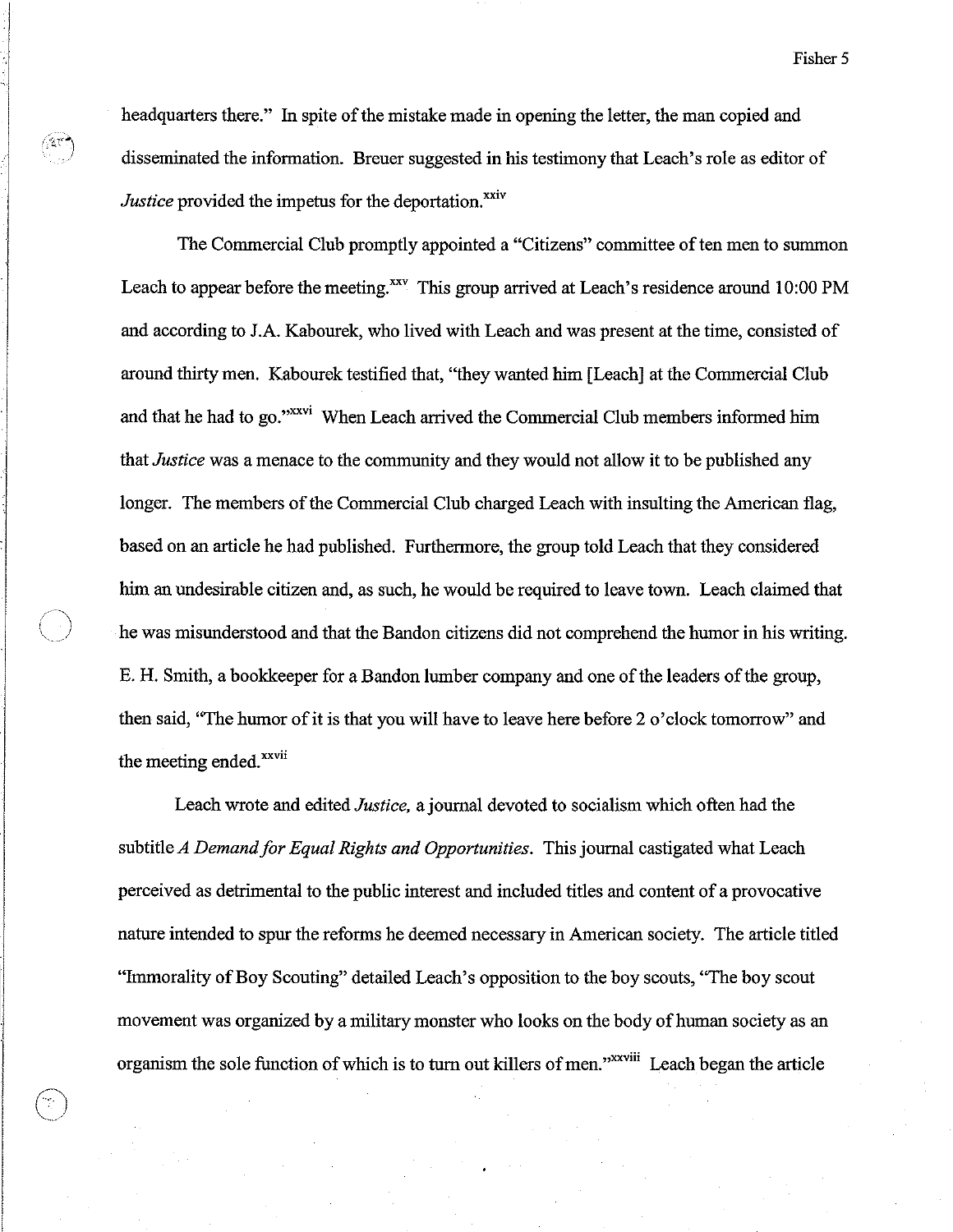"Patriotism" with the statement "Ordinary Patriotism is bigotry", which he explained by asserting that patriotism to any specific country entails the promotion of the interests of that state over all others. In the article "Graves of Marshfield" Leach mocked Robert Graves by saying ''The hot air of your verbal orifice will compel all the socialists within reach to run to cover and seek instant fumigation." This comment was made in response to Graves' statement that "A man who stands on the street corner and speaks while holding in his hand the red flag of anarchy, is not fit to have the protection of a good government."<sup>xxxix</sup>

"Salute the Flag!" is the article that proved most damning in the eyes of the business men, aside from the article about the deportation of Everest and Edgeworth that raised the hackles of *Coos Bay Times* editor Maloney, and it served as a convenient pretext for Leach's deportation. **In** this article Leach evoked the "thirty million slaves toiling and suffering under the tyranny of their plutocratic masters" then made the statement that "the Stars and Stripes mean ... that the ensign of liberty has become the emblem of oppression and tyranny. To these toilers it is no longer the flag of freedom;—it has become the rag of despotism." $xxx$ 

Clearly Leach was suggesting that the exploitation of labor by capitalists had made a mockery of the inalienable freedoms guaranteed in the Constitution and led to a situation where the American flag represented the interests of the capitalists who, through political machination and violence, had gained an unfair advantage in their relationship with labor. This is why Leach, when accused of insulting the flag, had protested that the members of the Commercial Club failed to see the humor in his rhetoric. It is also clear why business men might take exception to such commentary.

The deportation of Leach occurred due to his support for the I.W.W., and the portrayal of him as an I.W.W. member was integral in the justification for this event, both before and after it

 $\bigcirc$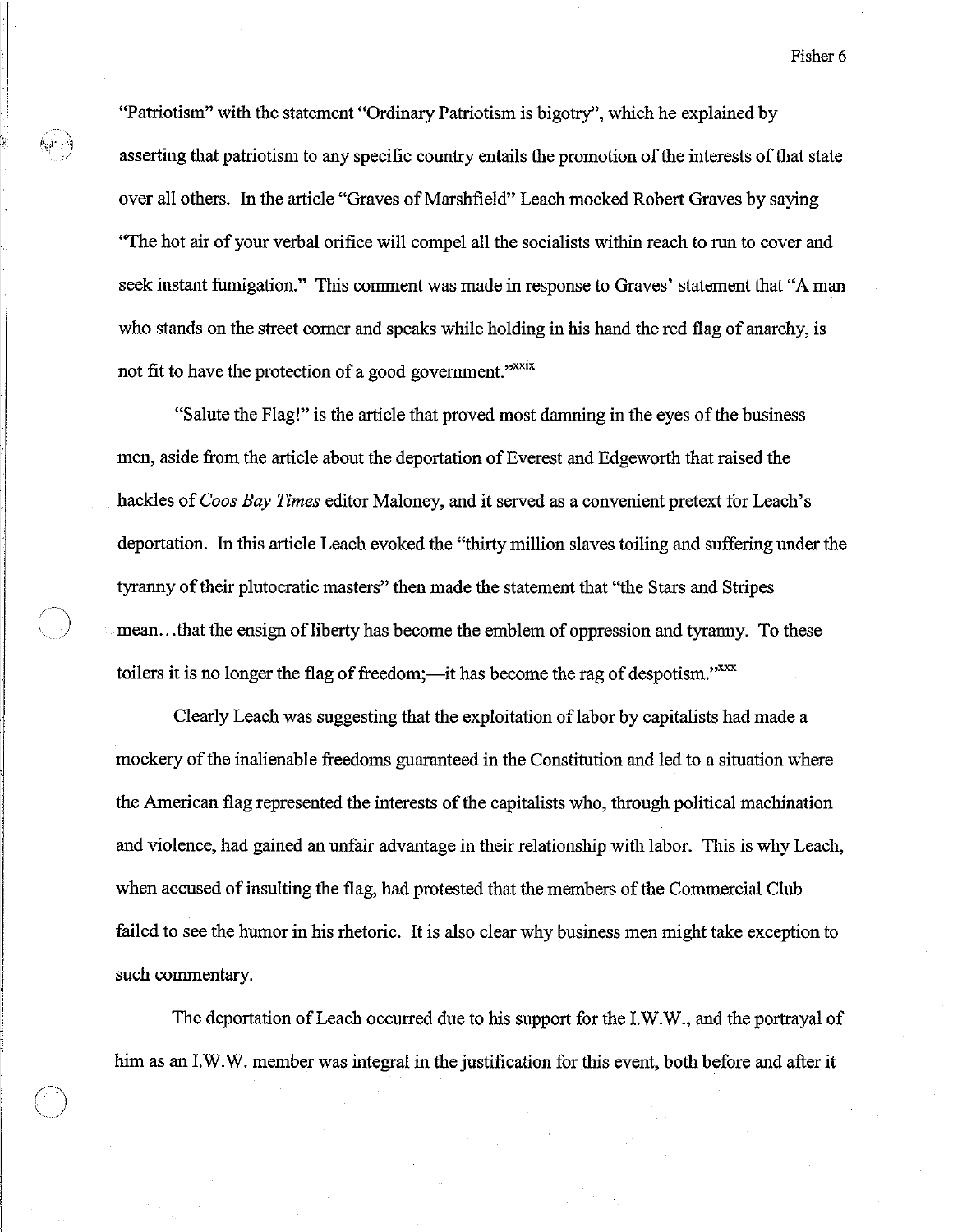occurred. Without a doubt the agitation mounted by Leach against local businesses and organizations played a role in his deportation. His affiliation with the Socialist Party and leadership of the Coos County socialists alone did not provide reason for problems, as Coos County had a large population of socialists. In fact *Times* editor Maloney, a friend of local business and a co-conspirator in the deportations, had praised socialism in an editorial. That spring he said ''The Times is surprised that the Socialists of Coos Bay sympathize or encourage the LW.W." before declaring that "Socialism contains many beautiful theories that are appealing."xxxi The *Times* reported that Leach's "vile attacks on the citizens of Marshfield and his upholding the LW.W. movement" provided the impetus for his eviction. The day after this happened Maloney stated that "Leach was deported because he was an LW.W. in sympathy in preaching and practice" and claimed he "professed Socialism hoping to secure immunity." This article contended that the perpetrators of Leach's deportation intended to send a message to surrounding communities that the I.W.W. was not welcome in Bandon.<sup>xxxii</sup>

In the last issue of *Justice,* written the same evening as the Commercial Club meeting, Leach denounced mob activity in general and characterized the Bandon Commercial Club as "the mob." In the article, ''The Mob" Leach declared, ''The mob invariably justifies its infamous onset by declaring that it is vindicating something; that it is upholding the law; that it is defending virtue and honor; that it stands for justice." It also stated, "The mob demands obedience to the law. And the mob outrages all law. The mob howls for order. And the mob makes a mockery of order."<sup>xxxiii</sup> This disregard for the law is illustrated in the statements attributed to Sheriff Gage, "the law be damned, while we have a man like West for Governor we have no law," and to a Mr. Cassidy and Mr. McDermott who said, "the law be damned." These men then insinuated that the will of the majority would serve as a substitute. A Mr. Sullivan told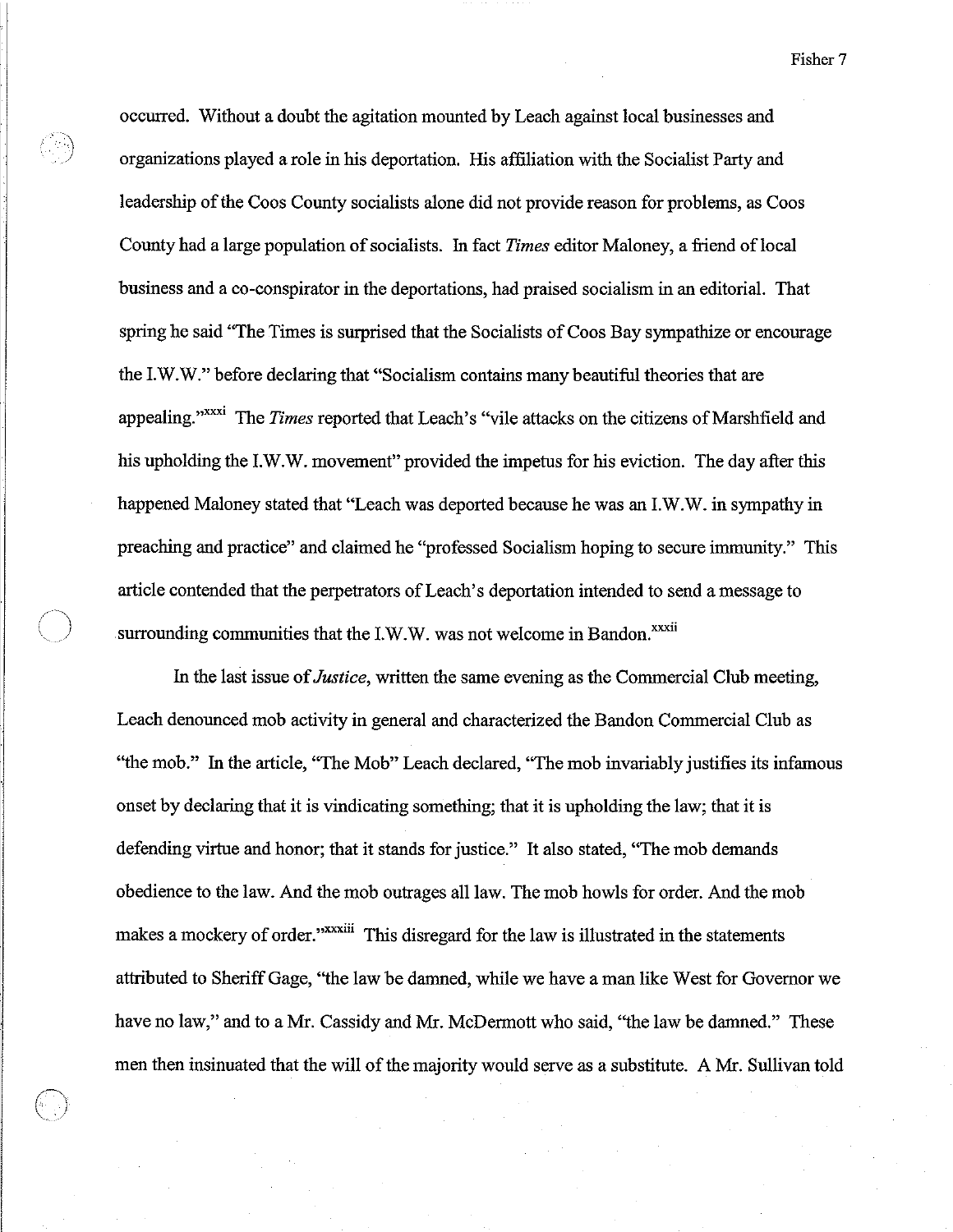Lesley Martin, the Bandon resident who provided the testimony, that if Martin opposed it he "would have to leave as well." Some Bandon business men told Albert Christenson, who owned the house Leach lived in and protested against the treatment given to Leach, that ifhe did not like it he "would have the same treatment" and "the law was to slow for that kind of thing." Christenson's association with Leach led to another threat against his person when McDermott later asked if Christenson had any LW.W. papers in his possession before saying he was only trying to prevent trouble as, "the Marshfield people were coming" for him.<sup>xxxv</sup>

The issue being argued by these men involved the application of law. Leach and his supporters, along with the LW.W. members, argued that constitutional rights to free speech and free assembly should be enforced regardless of the ideology being espoused. The business establishment, local officials, and the mainstream newspapers took the view that the ideas expressed by the LW.W., the overthrow of the capitalist system, ownership of the means of production by the worker, along with an embrace of anarchism, removed the protection of the law from these men. The deprivation of the civil liberties of the Wobblies and Leach occurred in defense of sacred American values such as the right to own property, and in defense of the capitalistic economic system, in the eyes of the perpetrators of the deportations.

The final issue of *Justice* contained the article, "Mob Law in Bandon" which opened with Leach's description of the activities on the night of July 10, 1913: "The mob has arrived, growled, shown its wolfish teeth-and with an eager wistful expression of blood-lust, ordered me to cease production of JUSTICE-and to leave town by 2 o'clock Friday." Leach plaintively observed that, "Their word is law ... But where is the law for me?" Leach claimed that the Constitution was the law that would vindicate him and pledged to, "institute proceedings against every individual member of that disgraceful bunch."<sup>xxxvi</sup>

 $\begin{array}{|c|c|c|c|c|}\hline \text{\quad} & \text{\quad} & \text{\quad} & \text{\quad} \end{array}$ 

I )<br>|<br>|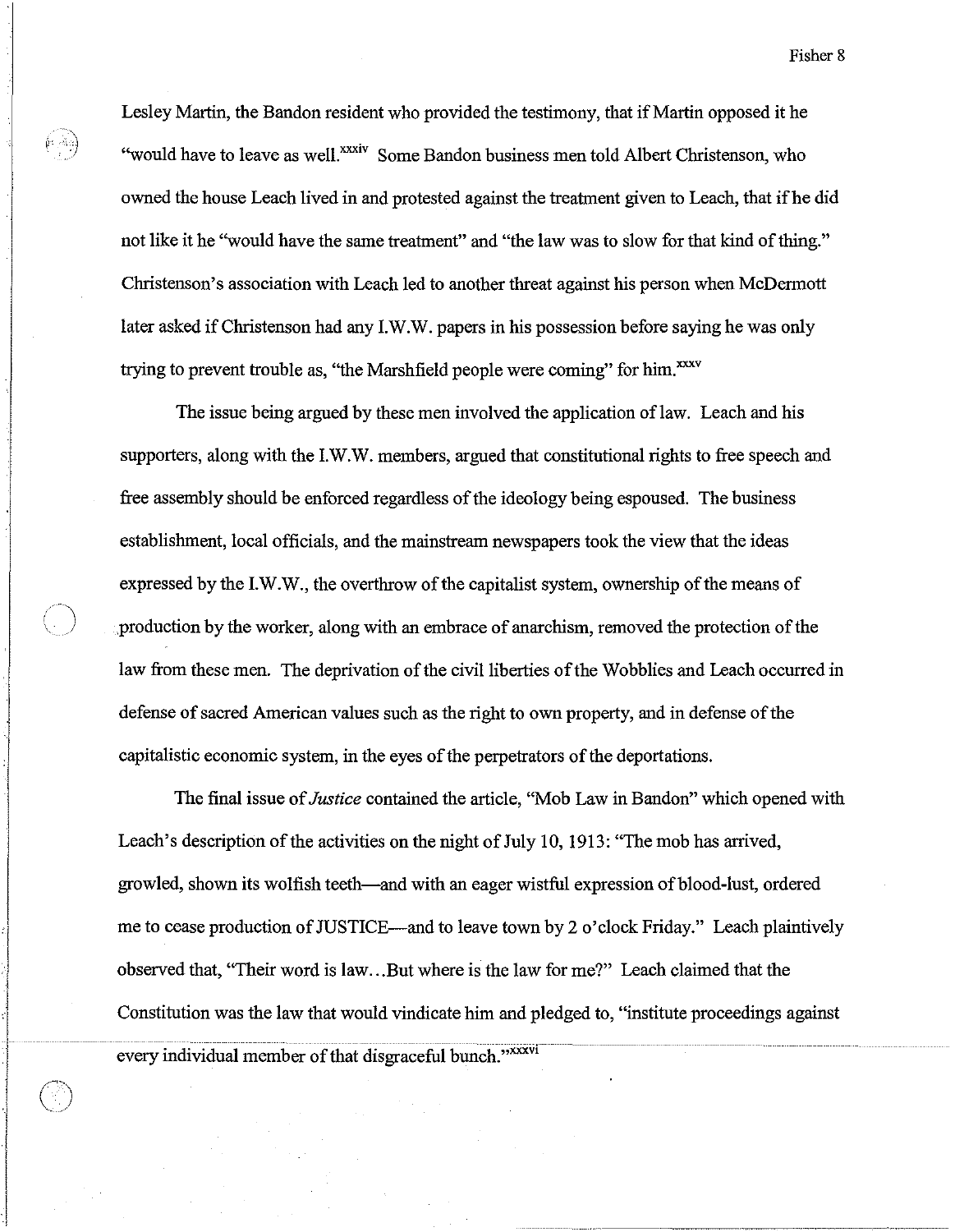Leach's threat was not an empty one. After being deposited on Jarvis Landing, he traveled to Salem, Oregon and met with Governor Oswald West. Governor West, a Progressive and active reformer soon issued a statement which condemned mob rule, along with the radical element of the I.W.W. West opposed both as inimical to law and order. The Governor seized on news reports which depicted lumber boss Al Powers of the Smith-Powers Lumber Company as an organizer of the group of citizens and insisted that ifhe was the inspiration of the mob, ''he has proved himself an enemy to society and an outlaw."

West declared that the activities of the I.W.W. in Marshfield, the publication of certain articles in *Justice,* and mob rule were the propositions to be considered in an investigation of the deportations. The governor stated that, "acts of the radical element of the I.W.W. are indefensible. These men have shown that they are without regard for law and order, and should therefore be dealt with without gloves." West acknowledged that although certain articles written by Leach were in his opinion, "vicious, harmful. Even this, however, would not justify the mob." The only justification for the mob, in West's opinion, "would be the failure of local officials to enforce the law." Indeed this was the angle West took in his statement when he said that local officials were responsible for not acting to stop the deportation and, "any failure on the part of local officials to act also will subject them to removal from office." XXXVII

In spite of obvious incongruities this style of suppressing the I.W.W. was prevalent in the American West during the early part of the twentieth century. The *Coos Bay Times* newspaper reported several contemporaneous examples in the period preceding the Marshfield deportation, including deportations in Port Angeles, Washington, Salt Lake City, Utah, and San Diego, California. These extra-legal episodes were orchestrated by the businessmen in those communities based on their opposition to the ideology of the I.W.W., which opposed the

C)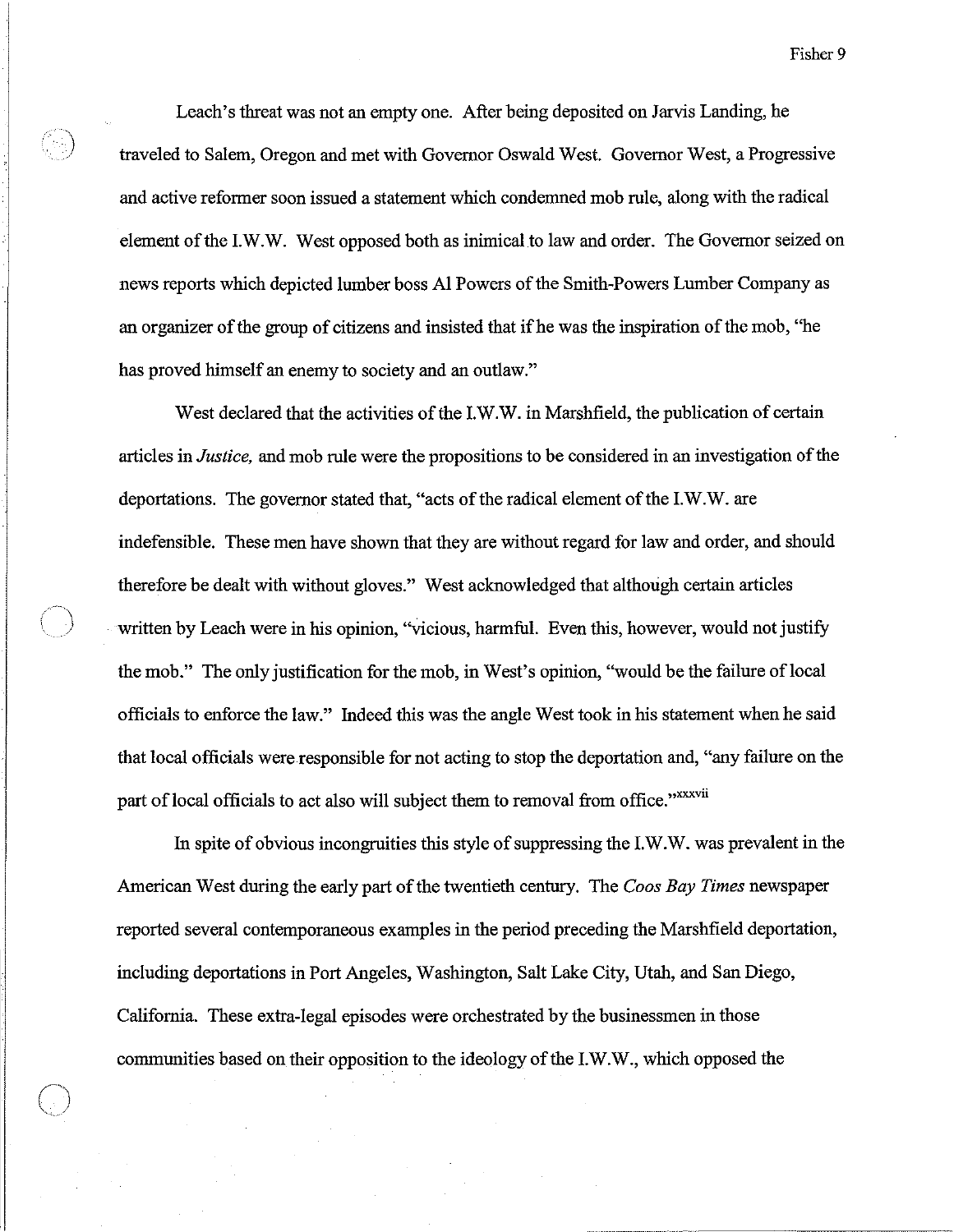capitalist system. <sup>xxxviii</sup> In practice the Wobs, as the Wobblies were also known, led strikes that sought to redress objectionable working conditions.<sup>xxxix</sup>

An editorial campaign against the I.W.W. set the stage for the deportations, beginning in May the newspaper mounted an editorial campaign against the I.W.W. under the headline "Let us Talk it Over." The editor, Michael Maloney, vilified the actions, ideas, and members of the I.W.W. and glorified the extra-legal measures taken by other commnnities against the organization. The newspaper used this section to attack the I.W.W. on June 18, 1913, when it included an excerpt from the *Bandon Surf* newspaper, published in Bandon, Oregon. This piece contained a threat to a John M. Foss of Marshfield. Moss had written an article in the Wobbly organ, *The Industrial Worker,* which provided coverage of the Coos Bay strike. The *Bandon Sur/excerpt* concluded by stating, "A good, tough bed slat alongside his cabezza with about 191 pounds pressure to the square inch might have some effect on Foss' capacity for telling the truth \.) - common sense argument would be an utter failure." The editor of the *Times* accepted the portrayal and violent intent of the *Sur/in* spite of a lack of evidence of any lies told by Foss. The *Times* editorial then reported that I. W. W. Secretary Edgeworth had sent out a report similar to the one made by Foss and mentioned that, "every self-respecting and law-abiding community on the Pacific Coast" had driven out the I.W.W. because they were, "breeders of trouble, and so far as they could influence, of terror and strife."<sup>xl</sup>

Michael Maloney served as the editor/publisher of the *Times* and his brother Dan managed the paper from 1907-1927. Michael had previously worked as an editor for the *Chicago Tribune* and the *New York World,* and evidently believed that an editor should play an active role in shaping public opinion.<sup>xli</sup> He viewed events through a narrow focus and had confidence in his ability to ascertain not only the truth, but also the "ideals, principles, and

 $\vert$ I  $\bigodot$ 

 $\bigcirc$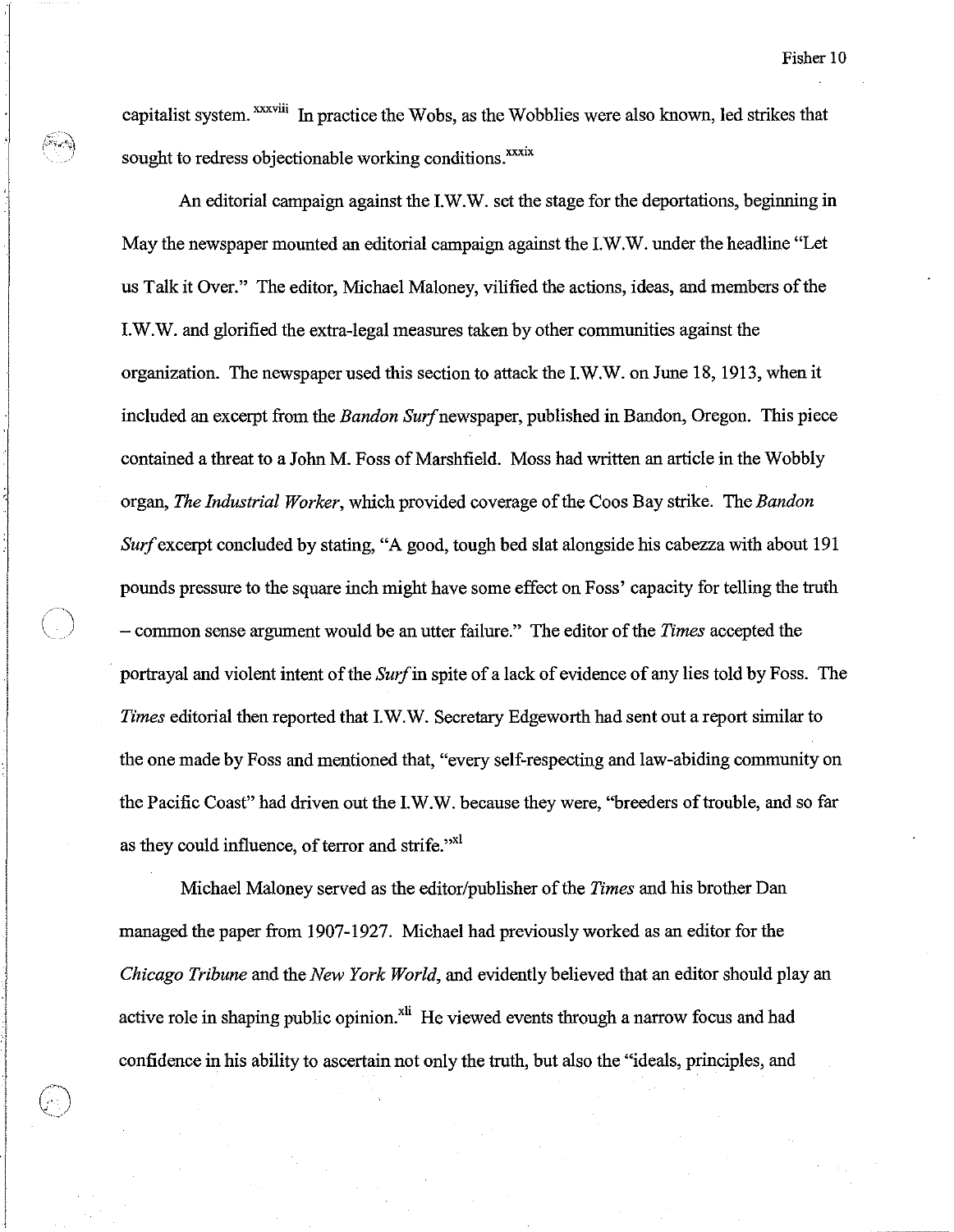policies" which should be pursued. His habit of making extreme statements resulted in numerous libel suits being filed against him in his twenty years at the *Times* and is clearly mauifested, along with his penchant for openly biased editorializing, in the *Times'* coverage of events involving the I.W.W. and Dr. Leach.<sup>xlii</sup>

.1

Subsequent issues of the *Times* continued the editorial campaign against the I.W.W. On the June 19<sup>th</sup> Wobbly leader Bill Heywood was the focus and Maloney contended that Heywood's advocacy of "'direct action" which is well understood to be the doctrine of destruction and rebellion" was the reason he was ejected from the Socialist Party.<sup>xliii</sup> The editor stated that, ''The greatest enemy to the American laborer today is the I.W.W." and for proof he offered the statement of an American Federation of Labor (A.F.L.) member that characterized Heywood as a cheat. This piece concluded with the statement, "Destruction and deviltry follow the I.W.W. with the same certitude that day follows dawn. Does Coos county desire to harbor such anarchist agitators?"<sup>xliv</sup> The following day the *Times* declared that the I.W.W. represented, "In a general way – Syndicalism, which is a species of anarchy. War on trade unionism. The general strike. More specifically - destruction of business. Destruction of prosperity. Destruction of all established government. Denial of any common interest or possible good understanding between employers and employees. Desecration of the American flag. Dynamiting. Sabotage. Arson. Murder. The I.W.W. is anti-American and anti-social."<sup>xlv</sup> This description of the I.W. W. drew on the Wobbly penchant for inflammatory rhetoric and their desire to overthrow the capitalist system in America, as well as their reputation for practicing sabotage.<sup>xlvi</sup>

The *Times* editorial on the 23rd of June included clippings from an *Industrial Worker*  article written by Secretary Edgeworth, in which he wrote that the strike was unchanged and said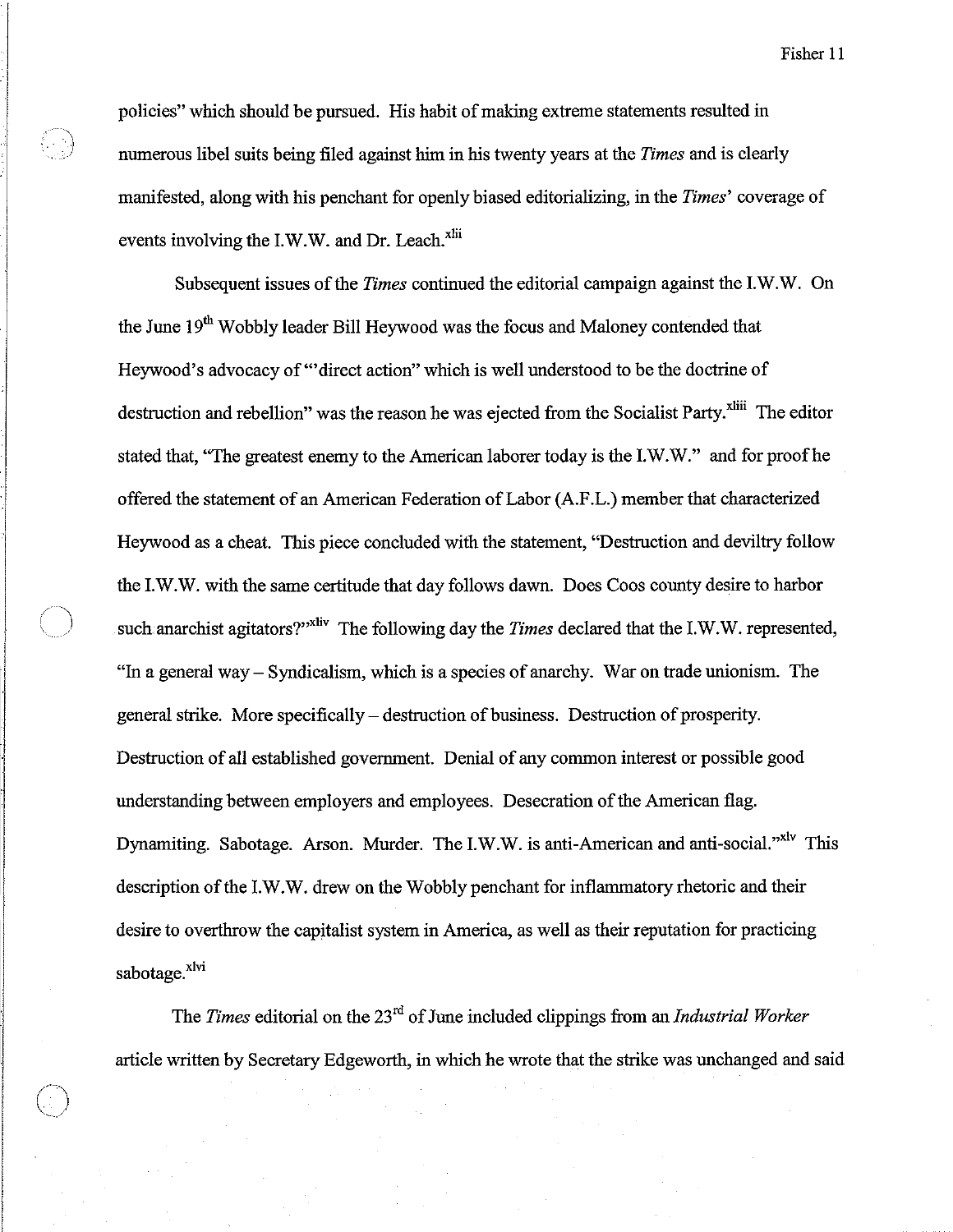that, "Business men are sore at the I.W.W. here. If we can keep them that way it's just the way we want. Some will go out of business in a short while as they are not taking in any nickles." Editor Maloney illustrated the positive aspects of the Port Angeles deportation for his readers, including the threats of violence made by the Port Angeles Commercial Club which had spearheaded the event. This editorial ended with a challenge to the citizens of Marshfield: "Here is a situation. What are you going to do about it? Crime and its promoters, anarchists and I.W.W. agitators must not be tolerated."xlvii

I 1

> On the morning of the Marshfield deportation readers of the *Times* were again offered an example of "expedient and righteous" behavior. In the editorial depiction of the San Diego deportation of Emma Goldman, who had achieved notoriety partially for her advocacy of anarchism and birth control, the *Times* advocated this style of political suppression<sup>xlviii</sup> This piece ended with the exhortation, "If we do not propose to tolerate anarchistic acts, why should we tolerate incitement to anarchy in the name of free speech? Toleration is a virtue that can be carried to far."<sup>xlix</sup> The following day the editorial section opened with the statement, "Coos Bay has cause today to be proud of the character of its citizenship" and continued with its complimentary assessment of the behavior of the Marshfield residents.<sup>1</sup>

> This acrimonious exchange of ideas was precipitated by a crack-down on street speaking that led to the arrest on May  $7<sup>th</sup>$ , 1913 of seven prominent socialists and Wobblies including Everest and Edgeworth. This effort involved the deputation of a number of prominent Marshfield business men with plans to increase the number to 100 if possible to prevent the I.W.W. from continuing to make trouble.<sup>li</sup> These business men intended to form an organization so that, "the first indications of I.W.W. activity will be severely dealt with."<sup>lii</sup> Leach presented a vigorous opposition to the actions of the Marshfield government in *Justice.* He observed that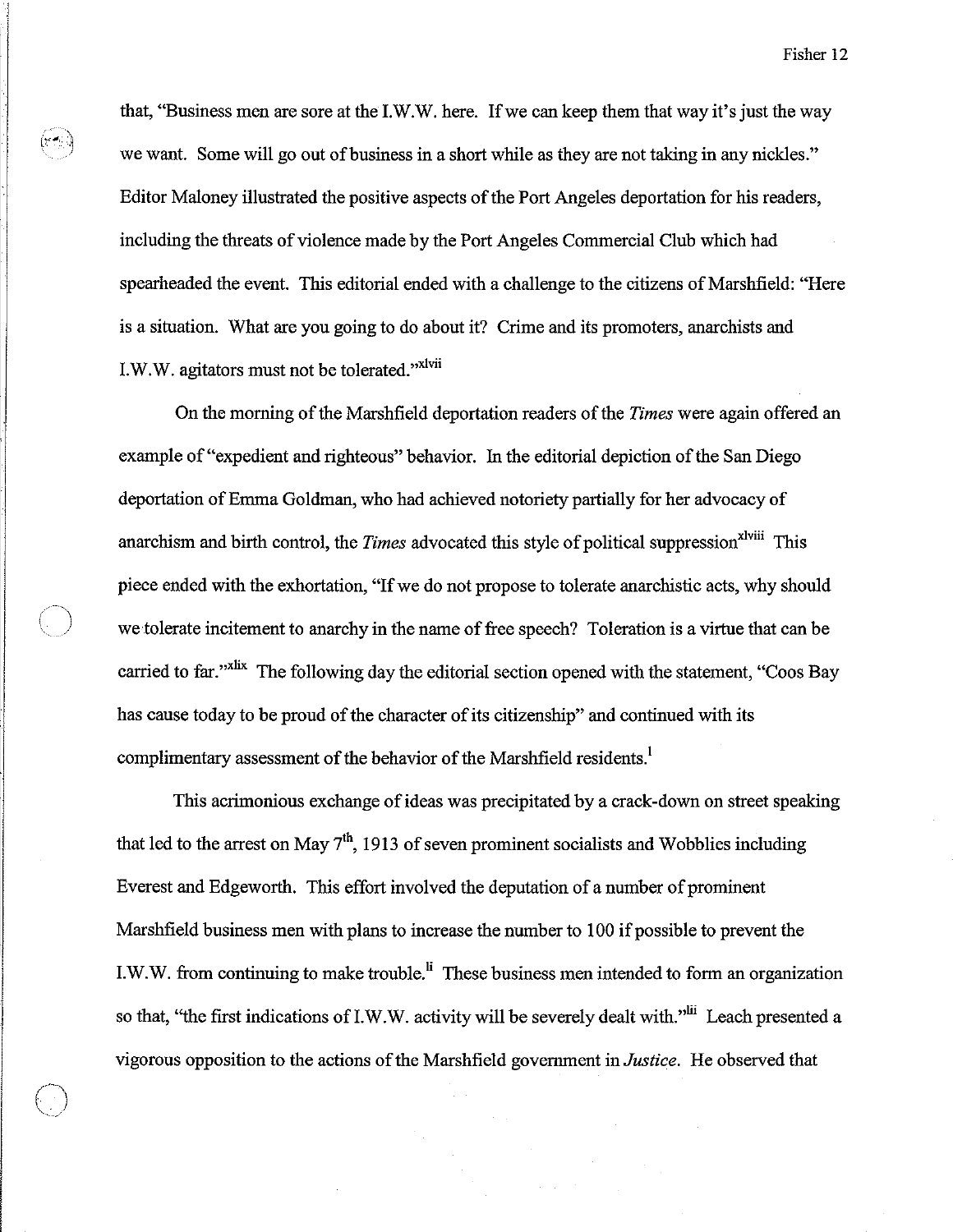"Oratory on the part of the proletariat is a crime" and sarcastically stated "Never mind the Constitution and this free speech talk" and speculated that these only applied to those who had money. He castigated the complicity of the Marshfield City Council with the statement "Hogs" eat from the troughs supplied by their masters" which suggests that he believed commercial interests influenced the decision to ban street speaking.  $\lim_{n \to \infty}$ 

The charges of violating the ban on street speaking were eventually dismissed in exchange for an agreement made by the socialists to stop holding street meetings. Several socialists, including C.B. Ellis one of those arrested, attempted to distance themselves from the I.W.W. and according to the *Times* their willingness to "do what was necessary to disprove any connection with the I.W.W."liv

Shortly after the arrests were made Al Powers, the lumber boss for the Smith Powers Lumber Company, discharged the foreman of one of his logging camps for allowing Wobbly organizers to operate in the camp and told I.W.W. affiliated loggers in Smith Powers Camp 2 to, "roll blankets and get out." The Wobblies had intended to begin a strike on May  $18<sup>th</sup>$  in order to obtain a 25% pay increase and an eight-hour work day. <sup>Iv</sup> The lockout induced Secretary Edgeworth to issue the call for a strike of I.W.W. loggers beginning on Saturday May  $10^{th}$  in protest.<sup>Ivi</sup> Powers proactive stance produced further unintended results when Local No. 435 of the National Industrial Union of Forest and Lumber Workers called a sympathy strike.<sup>Ivii</sup>

The business men deputized to prevent trouble in the wake of the street oratory confrontation remained vigilant amid reports that I.W.W. planned to import members to strengthen their presence in the area.<sup>lviii</sup> The strike resulted in the Conlogue Camp being shut down after forty I.W.W. loggers walked out and rumors circulated that other camps had been slowed down.<sup>lix</sup>

 $\bigodot$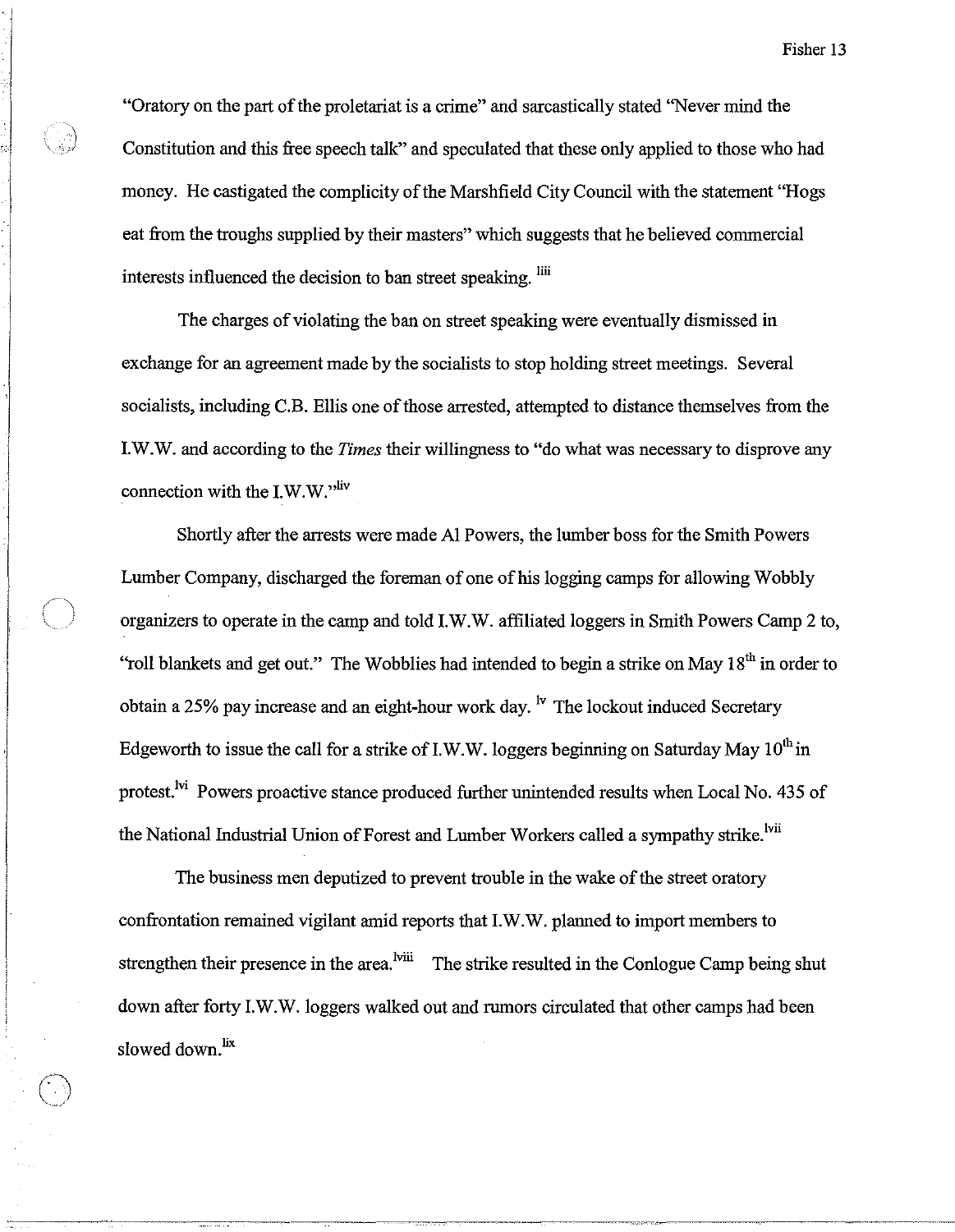The Coos Bay region is located along the southern Oregon coast. The bay, from which the name is derived, is actually a number of connected sloughs and tidewater streams that together drain around 825 square miles of the Coast Range. The region is and was blessed with nature's products and chief among these in economic value is timber, which included Douglas fir, Port Orford white cedar, and Sitka spruce. The climatic conditions in this area allow for an extremely fast rate of forest growth. These factors, when combined with the labor of workers and investment of speculators in logging ventures, resulted in this region becoming one of the most productive forest-products manufacturing centers in the world by the 1940's.<sup>1x</sup>

Marshfield, known as Coos Bay since 1944, has been the main municipality in the region since settlement by whites began in the  $1850$ 's.<sup>1xi</sup> Outside capital, initially from California and later from the Great Lakes region as timber barons moved from an exhausted forest environment, dominated the timber industry of the region.<sup>kii</sup> This influx of capital, when combined with illegal actions by corrupt officials in the public land office, resulted in a large portion of the best timber land being concentrated in the hands of a few speculators from the Great Lakes region.<sup>kili</sup> Between the years of 1900 and 1910 three lumber interests, Menasha, Weyerhaeuser, and C.A. Smith, obtained a total of 160,000 acres of timber land in the Coos Bay region. These holdings, obtained through secretive and illegal means, gave great power to the owners and resulted in "economic colonialism" in the region, as the decisions which affected the region's economy and its citizens were made far from Coos Bay.<sup>kiv</sup>

Al Powers, vice-president and general manager of the Smith-Powers Logging Company, moved to the region in 1907. He soon became one of the most powerful and influential citizens in Marshfield and lived there up to his death in 1930. <sup>Ixv</sup> In 1908, the Smith-Powers Lumber Company opened up the "Big Mill" which produced more timber products than all of the other

 $\bigodot$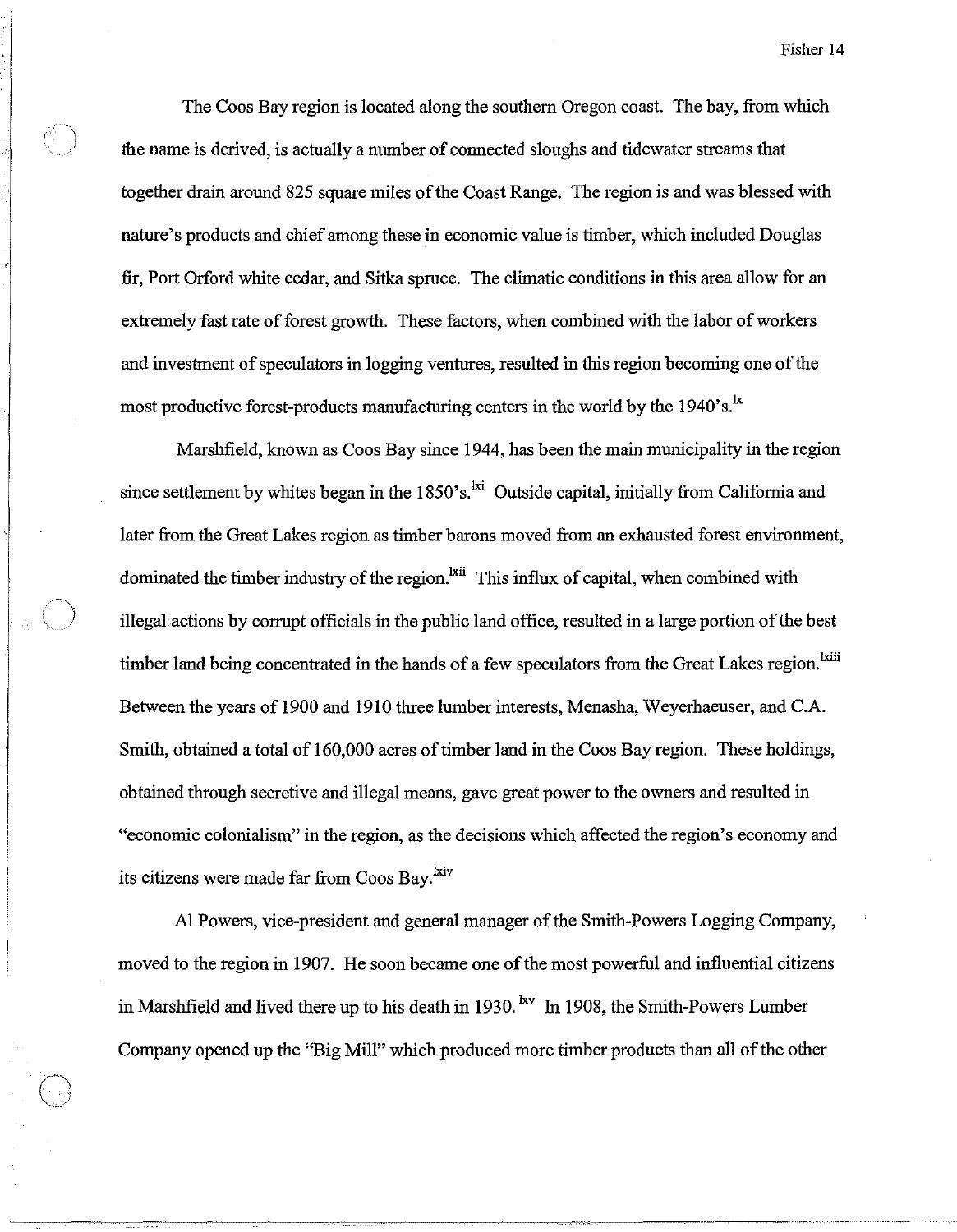timber interests in the area, and vaulted the company to the position of being the most important business in the Coos Bay economic scene.<sup>kvi</sup>

.... ,

 $\bigcirc$ 

The new mill had a prodigious capacity for milling lumber and this necessitated that the loggers in the logging camps furnish it with a nearly endless supply of wood. In 1906, the Smith-Powers mills produced 25,000,000 board feet of timber. By **1911,** that figure had reached 150,000,000 board feet. This increased demand led to an emphasis on production in the logging camps and the Smith-Powers seven camps, which employed 350 loggers, had the reputation for being "highball" operations which had a production-at-all-costs mentality. This designation entailed that the camps had a high rate of turnover due to the heavy demands on the labor force and poor living conditions.<sup>1xvii</sup> These factors included a 25% decrease in wages beginning in 1907, the blacklisting of people who spoke out against management, vermin infested camps, rotten meat served for food, charges for lodging, meals, and hospital fees, and work days that lasted from 11-12 hours.<sup>lxviii</sup>

The editorial "Let us Talk it Over" appeared on the front page again on July 9,1913. This piece expressed concern over the negative portrayal of the activities of Marshfield residents and the coverage of the *Times* published by Dr. Leach in his journal *Justice.* This journal called the residents who participated in the deportation of Edgefield and Everest, "a mob of six hundred grafters, saloon bums and pimps, calling themselves business men, but who to the last manjackass of them, were only a bunch of guzzlegushers for \$mith-power\$." Leach continued, "The *Times* is therefore the logical mouthpiece of the lawless mob that glorified that seat of anarchy and \$mith-power\$ism last Wednesday."<sup>kix</sup>

The *Times* editor replied that, ''The *Times .*. .is proud of any influence it may have exercised in expelling from this community agitators whose pernicious preachment of anarchy,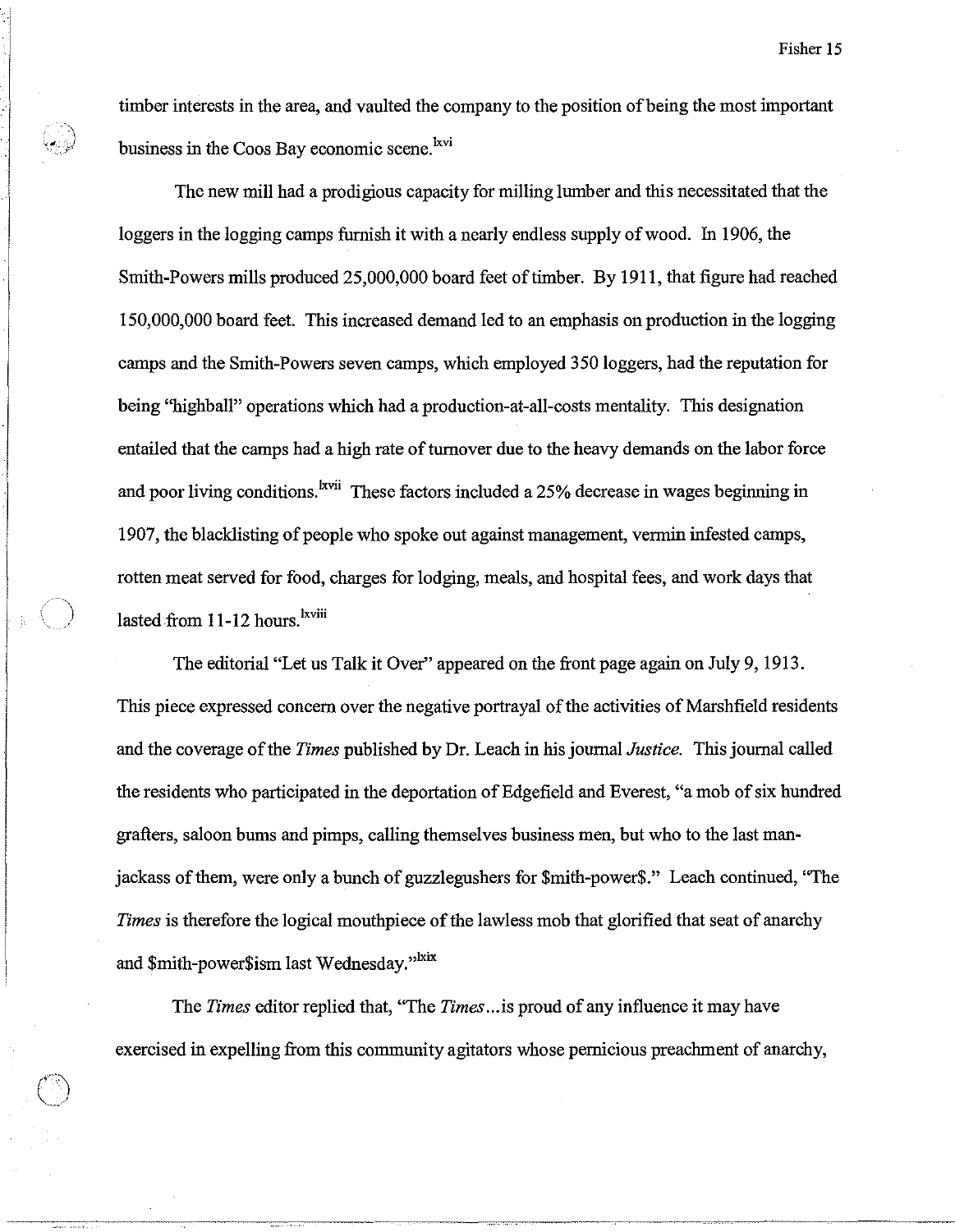sabotage and syndicalism would destroy not only the prosperity of the community, but the very foundation of civilization itself." The editor continued his defense of the deportation, "Practically every line of labor, business and profession in Marshfield was part of that splendid demonstration of decency. The false and foul slanders which this Bandon degenerate seeks to spread abroad only emphasize the lying and unscrupulous methods of the I.W.W." The editor described Leach as a liar and an I.W.W. member, despite his lack of connection to that organization. He then said, "I think that the business men of that community will resent the actions of this scandal monger the same as the business men of Marshfield would not permit the promulgation in this city of wholesale slander of the business men of Bandon." The editor insisted that the community find any other I.W.W. agitators or sympathizers and "act accordingly" then extolled the *Times* as a defender of "good men," and "for patriotic public service."<sup>1xx</sup>

,The actions of the business men and citizens of Marshfield and Bandon and the activist position taken by the *Coos Bay Times* can be understood better in the context of the upsurge in Nativist sentiment found in American society at the time. The term nativism is flexible, referring to anti-Catholic, anti-radical, anti-immigrant and racist sentiments at various times in American history. These sentiments have been expressed in periodic outbursts in American society, where the self-proclaimed "natives" mount reactionary campaigns against people who support views and beliefs that these "natives" characterize as antithetical to the American way, at least in their formulation of that concept. Socio-economic crises often exacerbate these feelings and can produce efforts to suppress those deemed undesirable.<sup>lxxi</sup>

Author David Bennett identifies the period immediately following 1910 as a time of ascendant Nativism in America. This author attributes the preceding lull in this expression of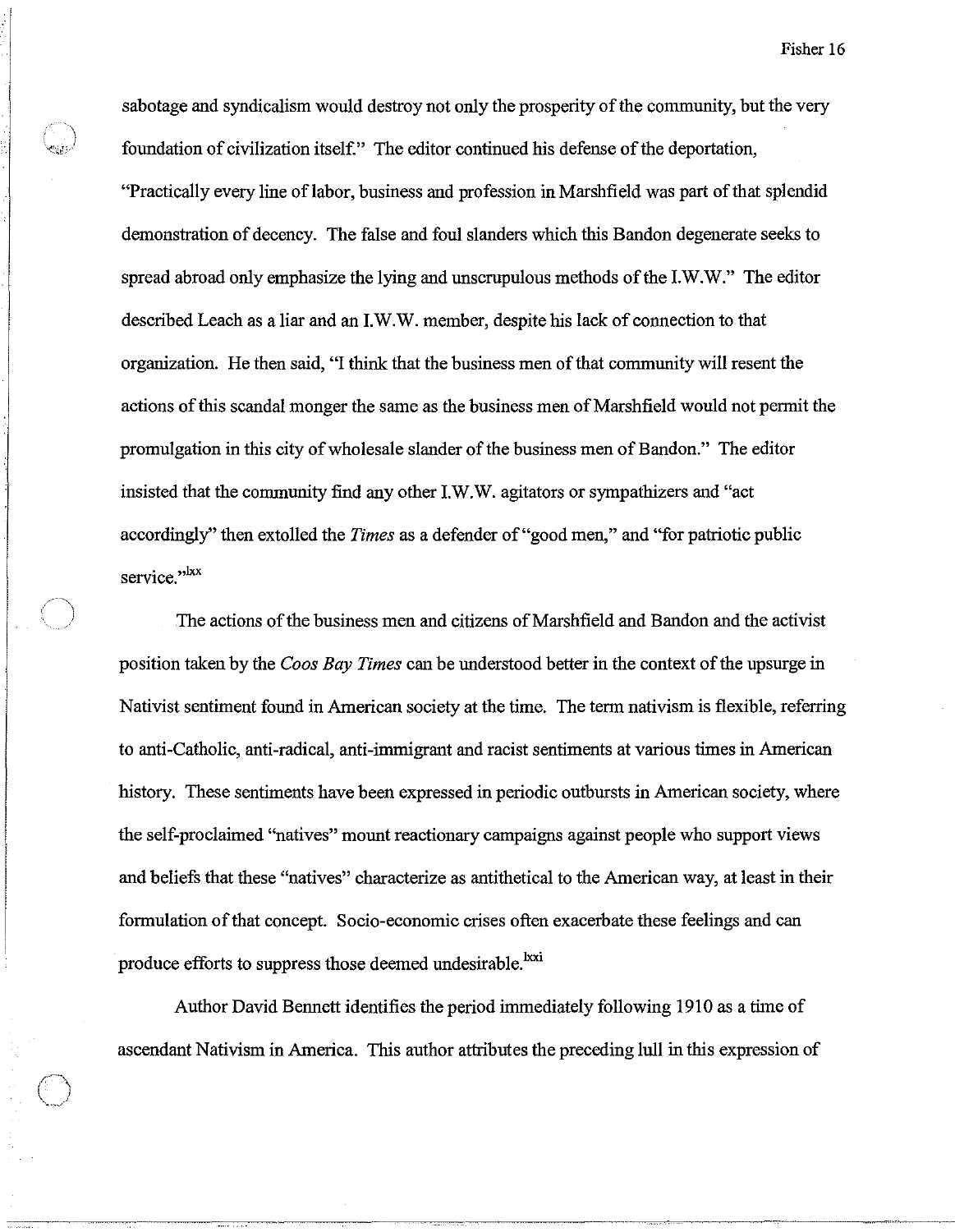societal turmoil to the optimism Americans felt for Progressive attempts to reform society through efforts to re-shape institutions made by individuals operating from within the system.<sup>lxxii</sup> By 1914, The Junior Order of the United American Mechanics, an organization that was founded in the 1840's in opposition to immigration and had added anti-radicalism to its list of un-American attributes in the 1880's and 1890's, had registered a significant jump in membership.

This was only one manifestation of the anti-radical sentiment, which in time became focused on the I.W.W.<sup>1xxiii</sup> In *Strangers in the Land: Patterns of American Nativism 1860-1925*, author John Higham depicts this period as the, "most obscure of all periods in the history of American nativism" and asserted that it was difficult to analyze. <sup>Ixxiv</sup> In the Pacific Northwest Albert Johnson, a newspaper editor at Grey's Harbor in Washington, gained prominence by associating the LW.W. with anti-American ideology.

The proclivity of the Wobblies for welcoming all workers, regardless of ethnic background, and their advocacy of class war, along with their fiery rhetoric proved sufficient for Johnson and others to produce a nativist reaction to the organization.<sup>lxxv</sup> In *WE SHALL BE ALL*: *A History of the Industrial Workers of the World,* author Melvyn Dubofsky concluded that the success of the Wobblies in achieving economic goals produced the violent reprisals that targeted these activists.<sup>1xxvi</sup> This position has some credibility, however, it fails to explain the impetus behind episodes like the Coos Bay deportation where, despite the fact that the LW.W. effort had largely dissipated after failing to achieve its objectives, the business community banded together and evicted the representatives of the LW.W.

The I.W.W. burst onto the American labor scene in 1905. Responding to a situation in American labor where only one in twenty nonagricultural laborers were represented by unions, a group of around 200 labor activists representing a variety of labor bodies met in Chicago to form

 $\bigcirc$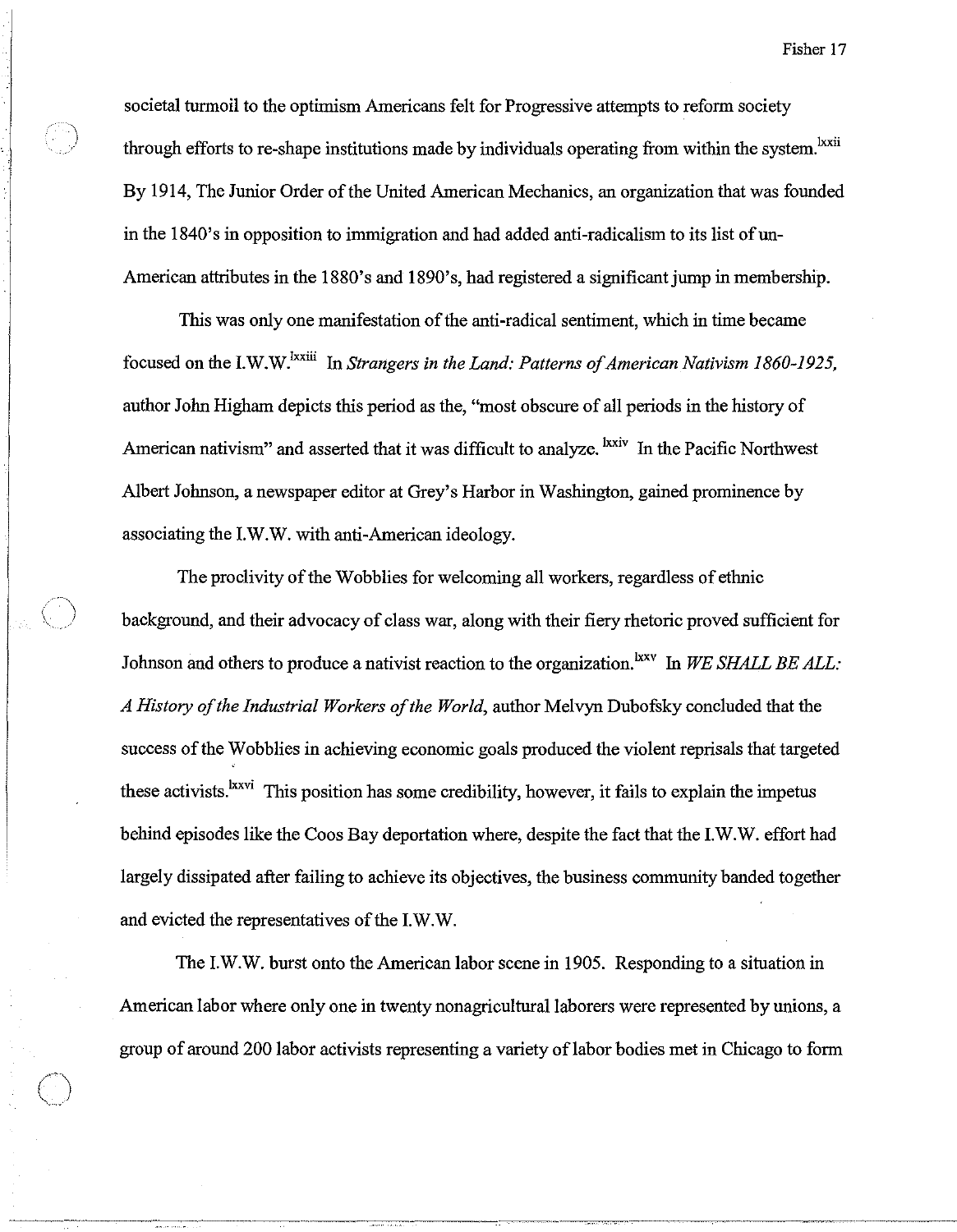an inclusive working-class union.<sup>lxxvii</sup> This "Continental Congress of the Working Class," as tenned by opening speaker Bill Haywood of the Western Federation of Miners (W.F.M.), had been organized at the twelfth annual convention of the W.F.M. in order to create an organization designed to draw together the entire working class and to address issues that arose out of a modern and industrial society.<sup>lxxviii</sup> The concept of an inclusive union to organize all laborers had an antecedent in the Knights of Labor, an organization which was fonned in 1869 and had attracted nearly a million members by 1886. The Knights excluded only lawyers, capitalists, gamblers, and drunks in their quest to establish solidarity of the working class under the motto, "An injury to one is the concern of all."<sup> $lxxix$ </sup> Dubofsky credits the W.F.M. for developing the distinctive traits of the LW.W., including industrial unionism, labor solidarity, political nonpartisanship, direct action tactics, and syndicalism.<sup>1xxx</sup> According to Bertrand Russell's definition found in *PROPOSED ROADS TO FREEDOM: Socialism, Anarchism and Syndicalism*, "The essential doctrine of Syndicalism is the class-war, to be conducted by industrial rather than political methods. The chief industrial methods advocated are the strike, the boycott, the label, and sabotage."<sup>Ixxxi</sup>

Or.<br>C

Governor West, who was an active refonner while in office, did not shy away from controversial involvement in community affairs. On August  $3<sup>rd</sup>$ , the same day he released the statement previously mentioned, West promised to declare martial law in Oregon City to prevent a Sunday perfonnance of a Wild West circus. This unusual action was prompted in response to a court injunction obtained by the performers to prevent the Sheriff from arresting them.<sup>1xxxii</sup> This episode is illustrative of West's proclivity for using his political power in an effort to enforce his ideas of right and wrong.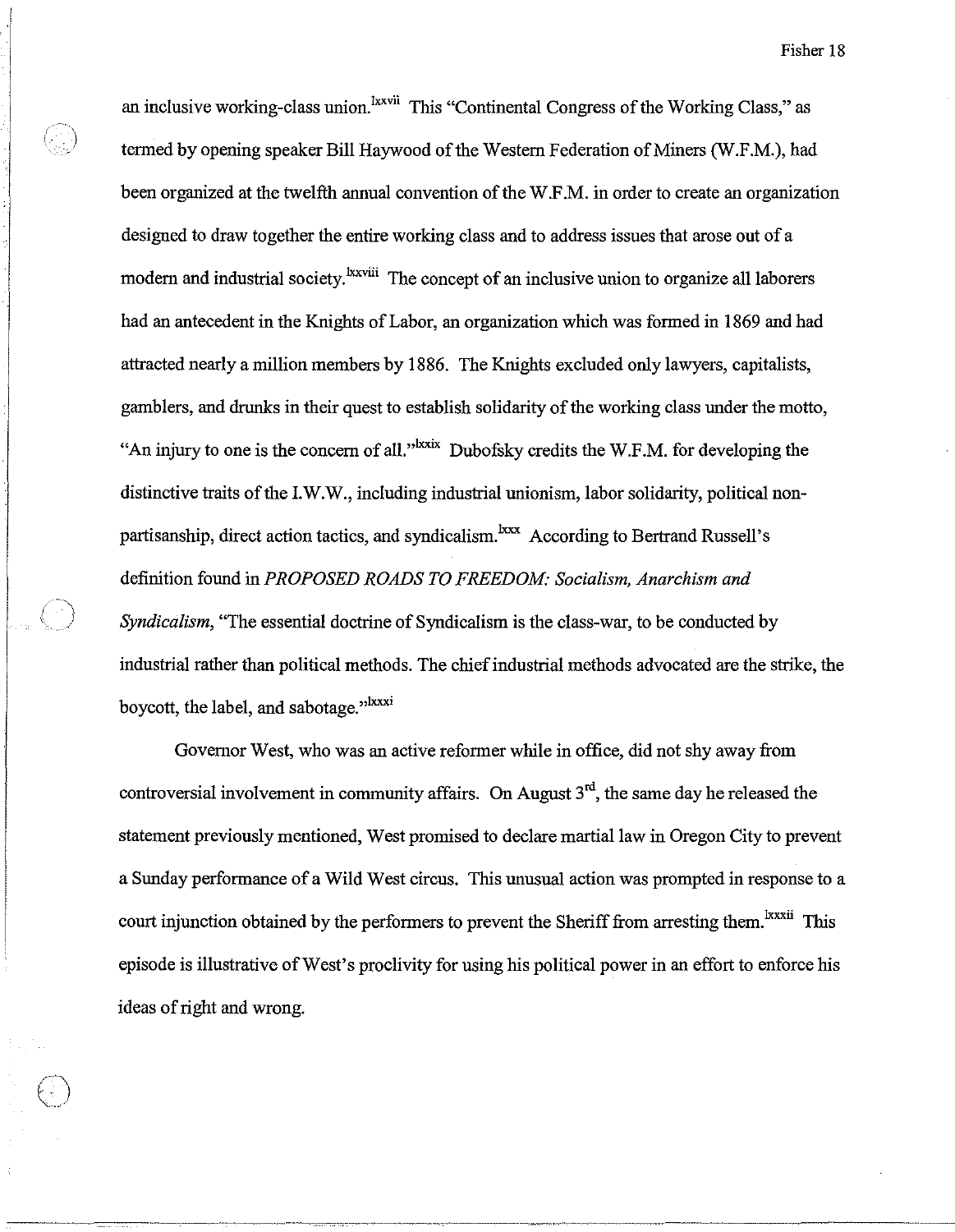Governor West also played an active role in opposing the I.W.W. when he believed that the organization was overstepping its bounds. On July 14, 1913 West confronted Tom Burns, a socialist speaker, who was speaking in favor of an I.W.W. led strike at the Oregon Packing Company in Portland. When Burns stated that the strikers were near victory and would close the plant the Governor responded, "You'll close no packing plants in Oregon while I'm Governor." After an exchange between the two in which Burns insisted on the rights of the strikers to picket and West advocated for the grievances to be rectified through conference and action inside the law, West ordered the police to clear the way and led the strikers to a closed meeting. West insisted that the matter be resolved within the law and vowed that if anyone resorted to tactics outside of the law they, "will be carried out on a shutter." West declared that State Health and Food authorities would monitor the sanitary conditions of the plant, unsanitary conditions being one of the reasons given for the strike, and stated, "I will take charge of that plant myself, if necessary, to get fair play, and I will take charge of this strike, too if I deem it necessary...if I deem it necessary to stop the picketing I shall do so." When a Mrs. Schwab responded, "Picketing is legal in Oregon. Can you go above the law?" West said, "I will stop the picketing if it necessary. I will take the responsibility on myself."<sup>Ixxxiii</sup>

Tension between the I.W.W. and a progressive politician such as West is as understandable as it was predictable. The progressives sought to check the evils of monopoly capitalism by working inside the system, using the power of the government acting as the agent of change. The Wobblies identified many of the same abuses as the progressives and the groups possessed the potential for establishing common ground based on their shared interest in ameliorating these negative aspects of society. However, one Wobbly author, E.J. Higgins, wrote in 1912, "Political action leads to capitalism reformed. Direct action leads to socialism ... All

 $\bigcirc$ 

ang Ka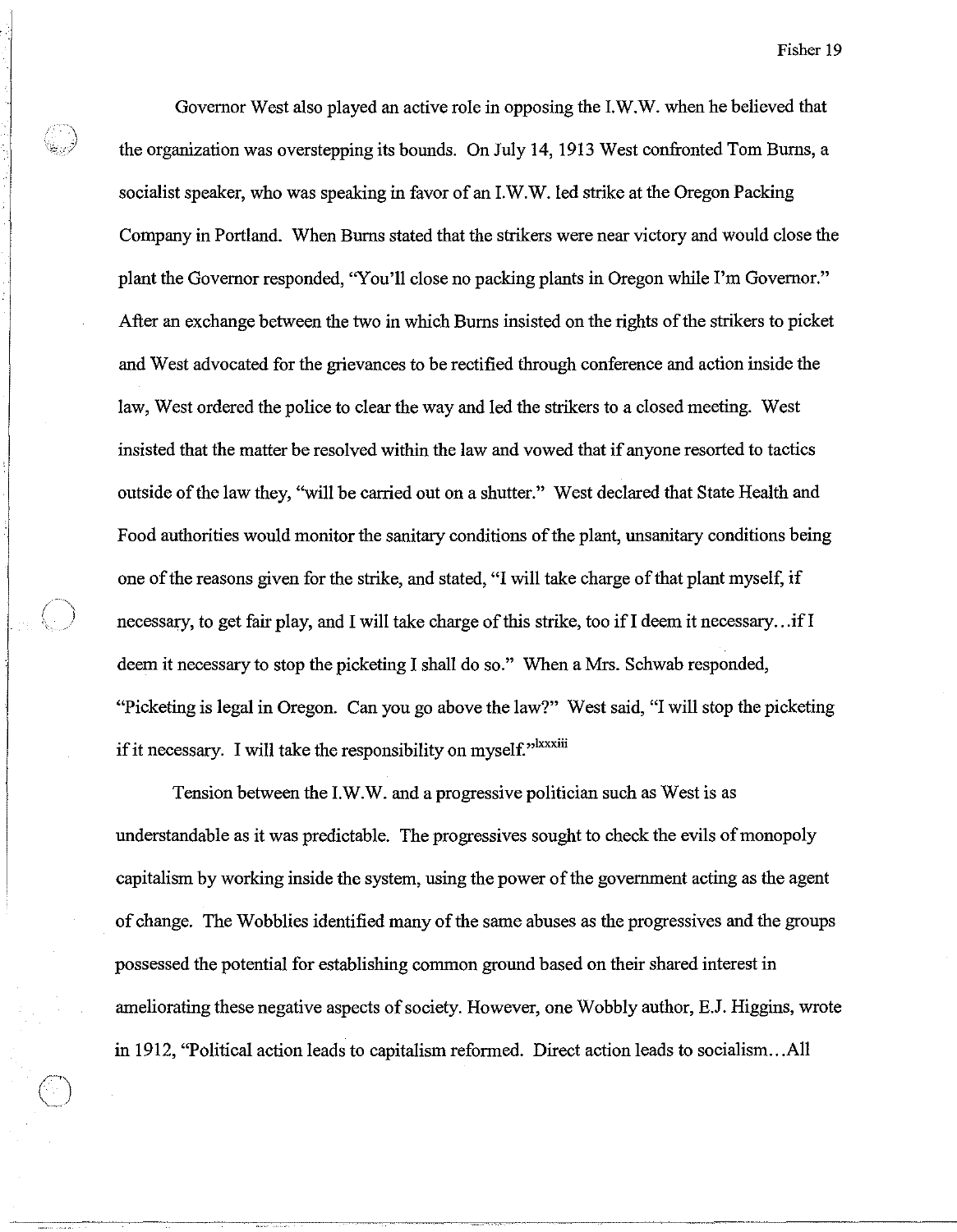aboard for the IWW. Death to politics."<sup>Ixxxiv</sup> This statement is indicative of the attitude held by I.W.W. members toward incremental reform. The opposition to the continued existence of capitalism, along with the irreverent attitude of many Wobs, placed them in opposition to progressives and elicited the anger and vitriol of these reformers, as well as the larger society.<sup>lxxxv</sup>

On August  $2<sup>nd</sup>$  Governor West answered the calls for action he received from Coos Bay citizens regarding the deportation of Leach by referring the case to his Attorney General Andrew Crawford. <sup>Ixxxvi</sup> The *Times* reported on August 20<sup>th</sup> that Attorney General Crawford was in the area investigating the deportations, as well as charges that the I.W.W. committed acts of sabotage. It then speculated that West had only assigned Crawford the case in an attempt to undermine his support from the area, where he had previously lived, in the upcoming gubernatorial race. West, the paper declared, was not running for re-election, but was supporting the candidacy of Judge Gates.<sup>Ixxxvii</sup> While investigating the case in Bandon, Crawford found little evidence against the public officials according to the *Times.* Charges made by J .M. Upton that he had advised Sheriff Gage of the mob action were mentioned in the paper, as were reports that the mayor had been sought in regards to the same incident.<sup>Ixxxviii</sup>

Crawford's report issued on September  $2<sup>nd</sup>$  found that Sheriff Gage, and the other Coos County officials, had not been guilty of any wrongdoing in the deportations in June and July. <sup>Ixxxix</sup> This finding angered West who wrote that Crawford had "made a pleasant vacation out of his mission." West appointed a special prosecutor to investigate further and the next day Crawford charged West and members of his cabinet with fraud.<sup>xc</sup> These maneuvers did result in financial embarrassment for West, but did not result in any criminal charges being filed against Coos County officials.<sup>xci</sup>

 $\bigodot$ 

e<br>Sig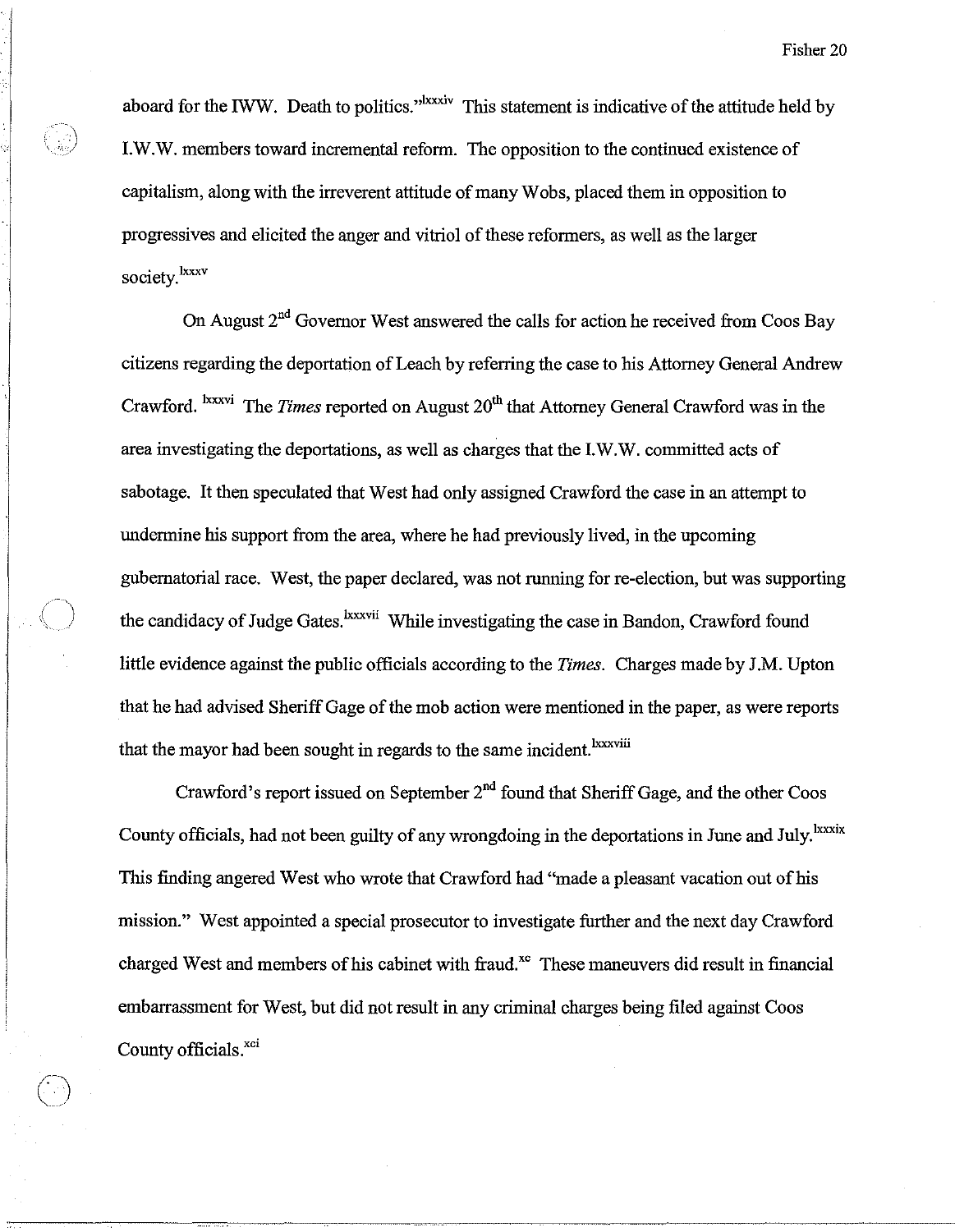The repression of the I.W.W. and its sympathizers in Coos County, Oregon occurred because the press, business interests, and local politicians banded together to suppress an ideology they perceived as contrary to established American values. These members of the local establishment amplified the fear of this ideology in the community to protect their interests, and in doing so revealed their hypocrisy by taking the law into their own hands to prevent anarchy. Perhaps their activity could be better described as tyranny, however, that does little to lessen the irony. **In** the end the hysteria ofWWI and the first Red Scare led to the effective demise of the r.W.W. as a legitimate player in the labor game, although it still exists as an organization.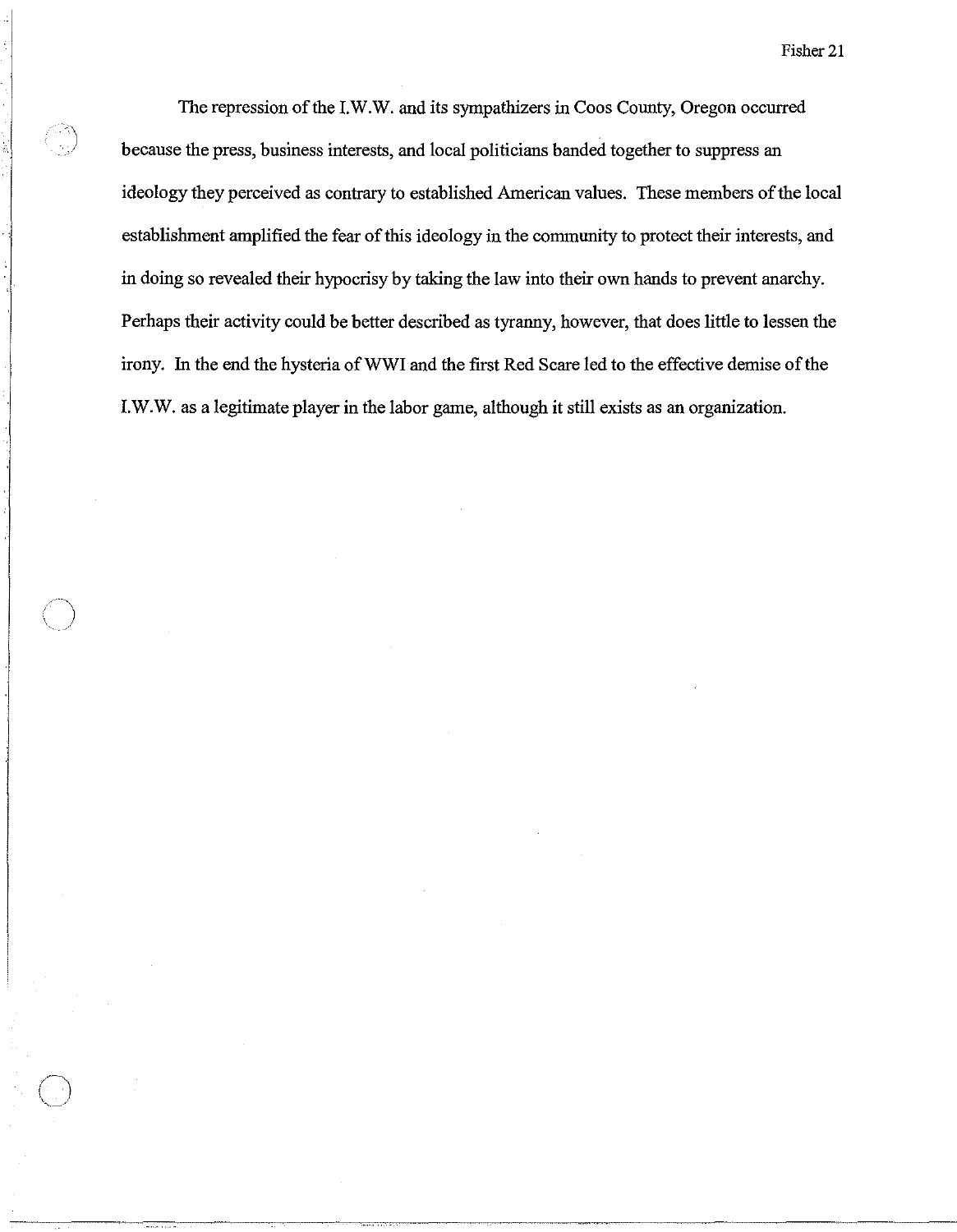i Chas J. Gilsay to Oswald West, August 2, 1913, Attorney General Case Files, No. 88A-34, Oregon Archives (Salem, Oregon).

 $\text{I}^{\text{u}}$  D.W. Carpenter to Oswald West, August 2, 1913, Attorney General Case Files, No. 88A-34, Oregon Archives (Salem, Oregon).

iii W.T. Ramsey to Oswald West, August 1, 1913, Attorney General Case Files, No. 88A-34, Oregon Archives (Salem, Oregon).

iv "I.W.W. Deported," *Coos Bay News,* July 1,1913.

 $\vert$ 

)

 $\bigcirc$ 

v D.W. Holden to Oswald West, August 19, 1913, Attorney General Case Files, No. 88A-34, Oregon Archives

(Salem, Oregon), C.R. McLaughlin to Oswald West, August 7-13,1913, Attorney General Case Files, No. 88A-34, Oregon Archives (Salem, Oregon).

viW.C. Weaver to Andrew Crawford, August 25, 1913, Attorney General Case Files, No. 88A-34, Oregon Archives (Salem, Oregon).

viki Seven Arrested in Effort to Stop Street Orators," *Coos Bay Times*, May 7, 1913.

viii "Citizens Oust LW.W. From Marshfield and Vicinity," *Coos Bay Times,* June 25,1913.

ix "Move to Rid Coos ofLW.W. is On," *The Oregonian,* June 25, 1913.

x Fred A. Roberts to Oswald West, July 21, 1913, Attorney General Case Files, No. 88A-34, Oregon Archives (Salem, Oregon).

xi "I.W.W. Deported," *Coos Bay News,* July 1, 1913.

xii "Bandon Ousts Dr. B. J. Leach," *Coos Bay Times,* July II, 1913.

xui Mile Breuer, interviewed by Andrew Crawford, Attorney General Case Files, No. 88A-34, Oregon Archives (Salem, Oregon).

xiv Dr. Bailey K. Leach to H. A. Johnson, August 14, 1913, Attorney General Case Files, No. 88A-34, Oregon Archives (Salem, Oregon).; "Bandon Citizens in Mass Meeting ask Dr. Leach to Leave the City," *Bandon Recorder,*  July II, 1913.

xv Dr. Bailey K. Leach to H. A. Johnson, August 14, 1913, Attorney General Case Files, No. 88A-34, Oregon Archives (Salem, Oregon). .

xvi "Bandon Citizens in Mass Meeting ask Dr. Leach to Leave the City," *Bandon Recorder,* July II, 1913. xvii Dr. Bailey K. Leach to H. A. Johnson, August 14, 1913, Attorney General Case Files, No. 88A-34, Oregon Archives (Salem, Oregon).

xviii "LW.W. Editor is Deported," *The Coquille Herald,* July 14,1913.

xix Dr. Bailey K. Leach to H. A. Johnson, August 14, 1913, Attorney General Case Files, No. 88A-34, Oregon Archives (Salem, Oregon).; LW.W. Editor is Deported," *The Coquille Herald,* July 14,1913.

xx "LW.W. Editor is Deported," *The Coquille Herald,* July 14,1913.

xxi George S. *Tnmbull,History ojOregon Newspapers* (portland, Oregon: Binfords and Mort, Publishers, 1939), 365-366.

xxii Dr. Bailey K. Leach, "A Port Commission," *Justice* I, no. 12 (1913): 12, Attorney General Case Files, No. 88A-34, Oregon Archives (Salem, Oregon).

xxiu "Bandon Ousts Dr. B. J. Leach," *Coos Bay Times,* July II, 1913.

xxiv Mile Breuer, interviewed by Andrew Crawford, Attorney General Case Files, No. 88A-34, Oregon Archives (Salem, Oregon).

xx"'Bandon Ousts Dr. B. J. Leach," *Coos Bay Times,* July II, 1913.; Dr. Bailey Kay Leach, Mob Law in Bandon," *Justice* I, no. 14 (1913): 15-16, Attorney General Case Files, No. 88A-34, Oregon Archives (Salem, Oregon).

<sup>xxvi</sup> J.A. Kabourek, interviewed by Andrew Crawford, Attorney General Case Files, No. 88A-34, Oregon Archives (Salem, Oregon).

xxvii "Bandon Ousts Dr. B. J. Leach," *Coos Bay Times,* July 11, 1913.; ''Bandon Citizens in Mass Meeting ask Dr. Leach to Leave the City," *Bandon Recorder,* July II, 1913.; Dr. BaileyK. Leach to R. A. Johnson, August 14, 1913, Attorney General Case Files, No. 88A-34, Oregon Archives (Salem, Oregon).

xxviu Dr. Bailey Kay Leach, "Immorality of Boy Scouting," *Justice* I, no. 6 (1913): 6-7, Attorney General Case Files, No. 88A-34, Oregon Archives (Salem, Oregon).

xxix Dr. Bailey Kay Leach, "Patriotism","Graves of Marshfield," *Justice* 1, no. 10 (1913): 14,5-7, Attorney General Case Files, No. 88A-34, Oregon Archives (Salem, Oregon).

xxx Dr. Bailey Kay Leach, "Salute the Flag!," *Justice* I, no. 12 (1913): 6-7, Attorney General Case Files, No. 88A-34, Oregon Archives (Salem, Oregon).

xxxi "Let us Talk it Over," *Coos Bay Times,* May 10, 1913.

xxxii "Coos County and the LW.W.," *Coos Bay Times,* July 12,1913.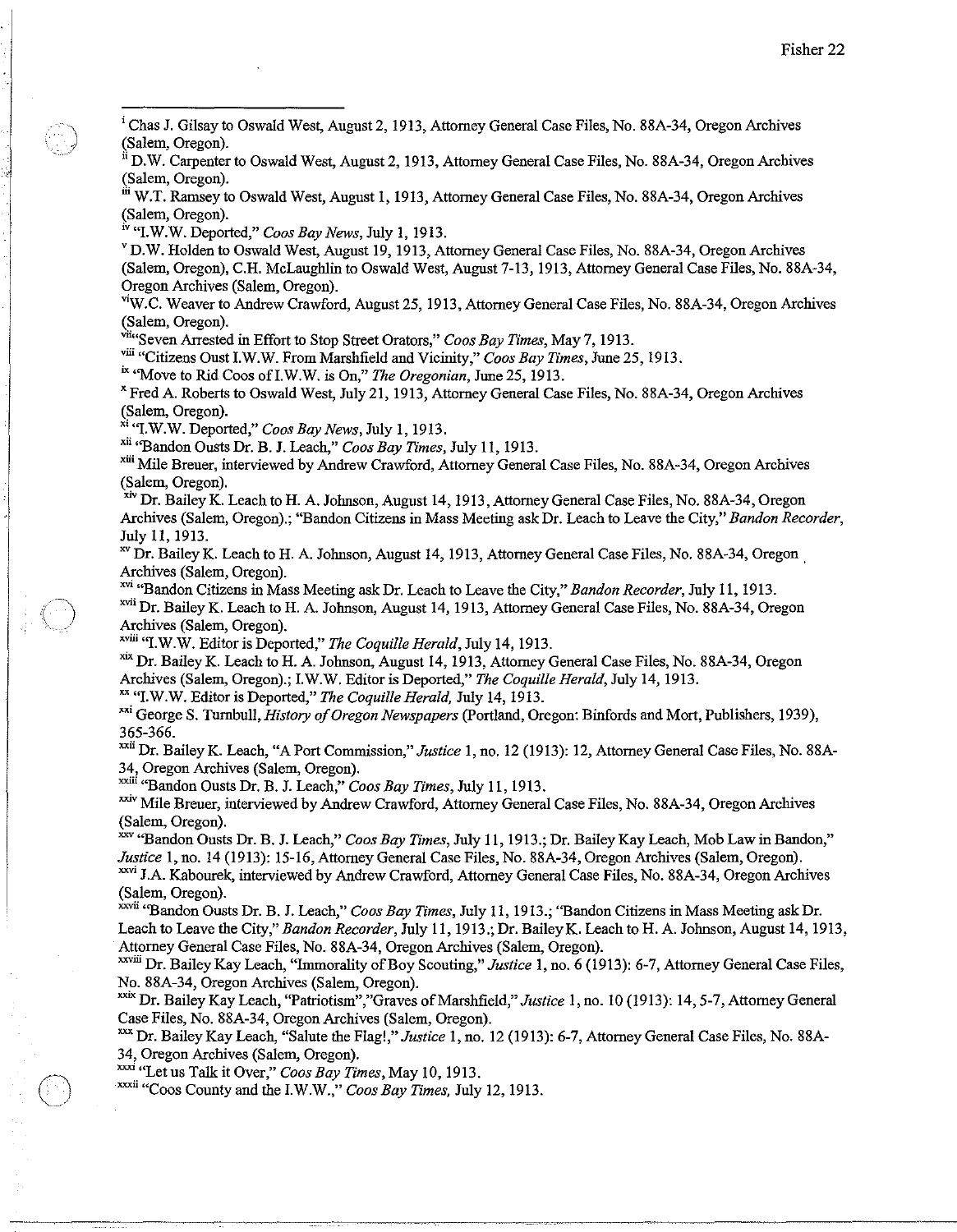xxxiii Dr. Bailey Kay Leach, ''Mob Law in Bandon," *Justice* I, no. 14 (1913): 6-7, Attorney General Case Files, No. 88A-34, Oregon Archives (Salem, Oregon). xxxiv George F. Hoover, interviewed by Andrew Crawford.; Lesley S. Martin, interviewed by Andrew Crawford, Attorney General Case Files, No. 88A-34, Oregon Archives (Salem, Oregon). xxv Albert Christenson, interviewed by Andrew Crawford, Attorney General Case Files, No. 88A-34, Oregon Archives (Salem, Oregon). xxxvi "Dr. Bailey Kay Leach, Mob Law in Bandon," Justice 1, no. 14 (1913): 15-16, Attorney General Case Files, No. 88A-34, Oregon Archives (Salem, Oregon). x,,,,ii "West After Men Who Exiled Editor," The *Sunday Oregonian,* August 3, 1913. xxxviii "Deport I.W.W. in Utah Camp," *Coos Bay Times*, June 12, 1913.; "Force I.W.W. Men to Leave," *Coos Bay Times,* June 17, 1913.; "Let us Talk it Over," *Coos Bay Times,* June 24, 1913. xxxix ''The LW.W. Strike," *Coos Bay News,* May 13, 1913. xl "Let us Talk it Over," *Coos Bay Times,* June 18, 1913. xli Turnbull, 358. xlii Turnbull, 359. **xliii** "Let us Talk it Over," Coos Bay Times, June 19, 1913. xli, "Let us Talk it Over," *Coos Bay* Times, June 19, 1913. xl, "Let us Talk it Over," *Coos Bay Times,* June 20, 1913. <sup>xlvi</sup> William Preston Jr., *Aliens and Dissenters: Federal Suppression of Radicals, 1903-1933* (Cambridge, Massachusetts: Harvard University Press, 1963), 41. <sup>xlvii</sup> "Let us Talk it Over," *Coos Bay Times*, June 23, 1913. x1";ii Martha Solomon, Emma Goldman (Boston: Twayne Publishers, 1987), 15-16,20,27. xlix "Let us Talk it Over," *Coos Bay Times,* June 24, 1913. <sup>I</sup>"Let us Talk it Over," *Coos Bay Times,* June 25, 1913. Ii "The LW.W. Strike," *Coos Bay News,* May 13, 1913.; "Seven Arrested in Effort to Stop Street Orators," *Coos Bay Times,* May 7 1913. Iii "LW.W. Progress Slow," The *Oregonian,* May 12, 1913. liii Dr. Bailey Kay Leach, "Marshfield's Move-On," *Justice* I, no. 8 (1913): 6-7, Attorney General Case Files, No. 88A-34, Oregon Archives (Salem, Oregon). Iiv "Street Orators Cases Are Ended by Agreement Today, *Coos Bay Times*, May 10, 1913. <sup>Iv</sup> "I.W.W. Progress Slow," The Oregonian, May 12, 1913. <sup>Ivi</sup> "The I.W.W. Strike," *Coos Bay News*, May 13, 1913. <sup>Ivii</sup> Philip S. Foner, *History of the Labor Movement in the United States: Volume IV: The Industrial Workers of the World, 1905-1917* (New York: International Publishers, 1965), 224. <sup>Iviii</sup> "LW.W. Strike Small so Far," *Coos Bay Times*, May 12, 1913. lix "I.W.W. Strike was Fizzle," *Bandon Recorder,* May 23, 1913. <sup>1x</sup> William G. Robbins, *Hard Times in Paradise: Coos Bay, Oregon, 1850-1986* (Seattle and London: University of Washington Press, 1988), 4-5. lxi Robbins, 4, 16. <sup>lxii</sup> Robbins, 22, 27. lxiii Robbins, 26. lxiv Robbins, 30-31.  $\frac{hxv}{x}$  Robbins, 33. <sup>lxvi</sup> Robbins, 39. Ixvii Robbins, 41-43. Ixviii Carl Swelgin to Oswald West, July 26, 1913, Attorney General Case Files, No. 88A-34, Oregon Archives (Salem, Oregon). <sup>Ixix</sup> Dr. Bailey Kay Leach, "Marshfield Mob Law," *Justice* 1, no. 13 (1913): 2, Attorney General Case Files, No. 88A-34, Oregon Archives (Salem, Oregon). lxx "Let us Talk it Over," *Coos Bay Times,* July 9,1913. lxxi William H. Katerberg, "The Irony of Identity: An Essay on Nativism, Liberal Democracy, and Parochial Identities in Canada and the United States," *American Quarterly* 47 (Sep. 1995): 495-496.

<sup>1xxii</sup> David H. Bennett, *The Party of Fear: From Nativist Movements to the New Right in American History* (Chapel Hill and London: The University of North Carolina Press, 1988), 179.

<sup>lxxii</sup> Bennett, 181.

O

.1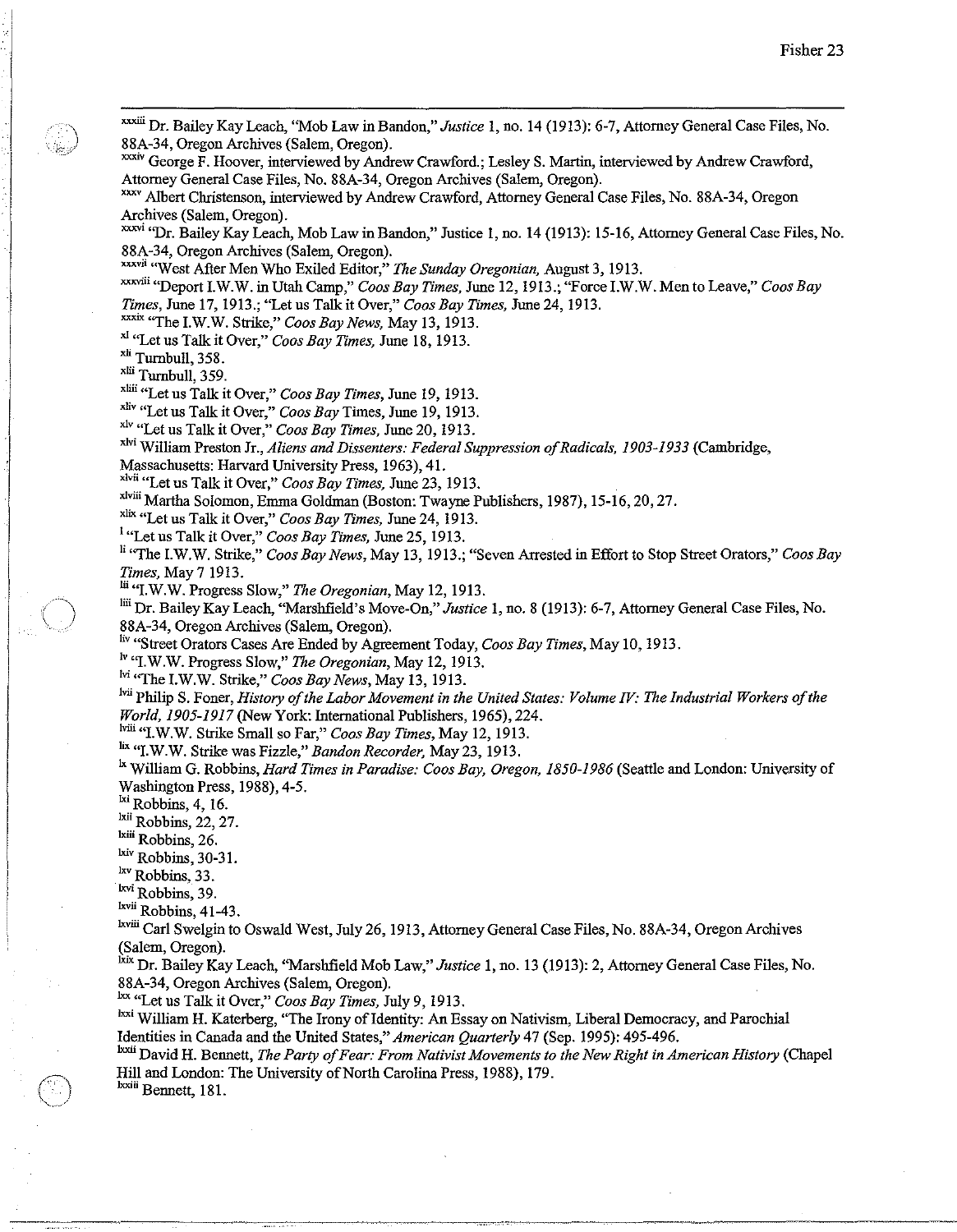<sup>1xxiv</sup> John Higham, *Strangers in the Land: Patterns of American Nativism, 1860-1925* (New Brunswick, New Jersey: Rutgers University Press, 1955), 158.

bxv Higham, 177.

I I

*C)* 

Ixxvi Melvyu Dubofsky, *We Shall be All: A History of the Industrial Workers of the World* (Chicago: Quadrangle Books, 1969), 125.

**Ixxvii** Howard Kimeldorf, *Battling for American Labor: Wobblies, Craft Workers, and the Making of the Union Movement* (Berkeley, Los Angeles, London: University of California Press, 1999), 1-2.

<sup>lxxviii</sup> Dubofsky, 76, 81.

<sup>lxxix</sup> Dubofsky, 11. Ixxx Dubofsky, 73.

Ixxxi Bertrand Russell, *Proposed Roads to Freedom; Socialism, Anarchism, and Syndicalism* (New York: H. Holt and Company, 1919), 65-66.

<sup>1xxxii</sup> "Martial Law Will Stop Sunday Show," *The Sunday Oregonian*, August 3, 1913.

1xxxiii "Gov. West is Now After I.W.W.," *Coos Bay Times,* July 15,1913.

Ixxxiv Patrick Renshaw, *The Wobblies: The Story of Syndicalism in the United States.* (Garden City, New York: Doubleday and Company, Inc., 1967), 80-81.

**Ixxxv Preston, 39.** 

Ixxxvi "Gov. West is Getting Busy," *Coos Bay Times,* August 5, 1913.; "Attorney General Crawford Here to Make Investigation," *Coos Bay Times,* August 19, 1913.

lxxxvii."Will Report on Sabotage," *Coos Bay Times,* August 20, 1913.

Ixxxviii "Bandon Folks Tell of Leach," *Coos Bay Times*, August 27, 1913.

Ixxxix "Crawford's Report Exonerates Sheriff Gage in Leach Affair," *Coos Bay Times*, September, 2 1913.

<sup>xc</sup> "West will Send a Special Prosecutor to Coos Bay," *Coos Bay Times*, September 4, 1913.; "Attorney General Crawford Begins Suit Against Governor," *Coos Bay Times,* September, 5 1913.

"""Gov. West is Shy on Cash," *Coos Bay Times,* October **I,** 1913.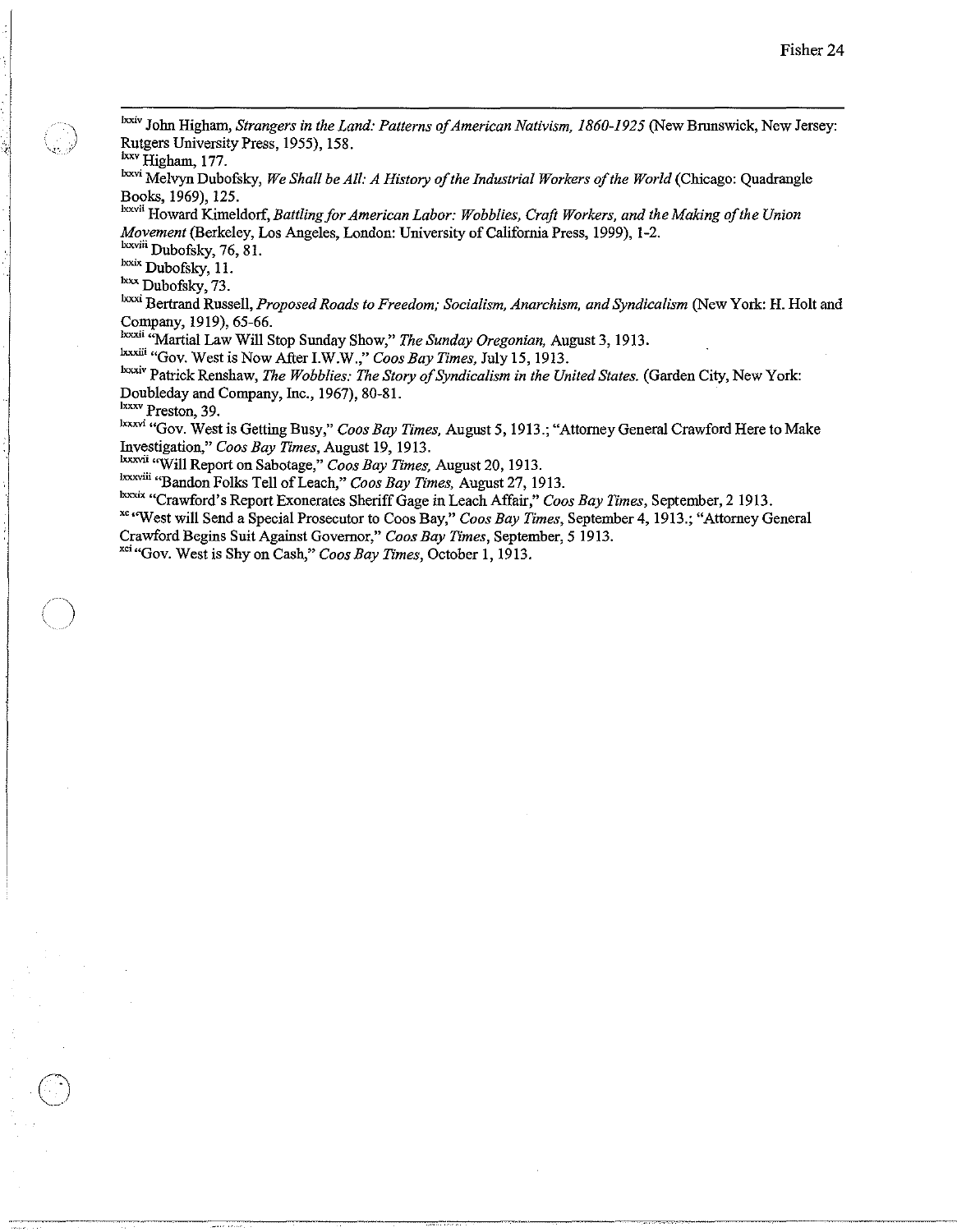## Bibliography

*Bandon Recorder,* July 1913.

 $\big)$ 

C)

*Coos Bay News,* May 1913.

*Coos Bay Times,* May 1913-August 1913.

*Coquille Herald,* July 1913.

Bennet, David Harry, *The Party of Fear: FROM NATIVIST MOVEMENTS TO THE NEW AMERICAN RIGHT IN AMERICAN HISTORY.* Chapel Hill, London: The University of North Carolina Press, 1988.

Dubofsky, Melvyn. *WE SHALL BE ALL: A History of the Industrial Workers of the World.*  Chicago: Quadrangle, 1969.

Foner, Phillip S. *HISTORY OF THE LABOR MOVEMENT IN THE UNITED STATES: VOLUME IV' The Industrial Workers of the World, 1905-1917.* New York: International Publishers, 1965.

Higham, John. *Strangers in the Land: Patterns of American Nativism, 1860-1925.* New Brunswick, New Jersey: Rutgers University Press, 1955.

Katerberg, William H "The Irony of Identity: An Essay on Nativism, Liberal Democracy, and Parochial Identities in Canada and the United States," *American Quarterly* 47 (1995): 495-496.

Kimeldorf, Howard. *BATTLING FOR AMERICAN LABOR: Wobblies, Craft Workers, and the Making of the Union Movement.* Berkeley, Los Angeles, London: University of California Press, 1999.

Leach, Dr. Bailey K. "Mob Law in Bandon." *Justice* 1 (1913): 6-7, 15-16.

Oregon Archives. *Attorney General Case Files.* Salem, Oregon: Department of Justice, 1913. No. 88A-34.

Preston JR. William. *ALIENS and DISSENTERS: FEDERAL SUPPRESSION OF RADICALS, 1903-1933.* Cambridge, Massachusetts: Harvard University Press, 1963.

Renshaw, Patrick. *THE WOBBLIES: The Story of Syndicalism in the United States.* Garden City, New York: Doubleday and Company, Inc., 1967.

Robbins, William G. *Hard Times in Paradise: Coos Bay, Oregon, 1850-1986.* Seattle, London: University of Washington Press, 1988.